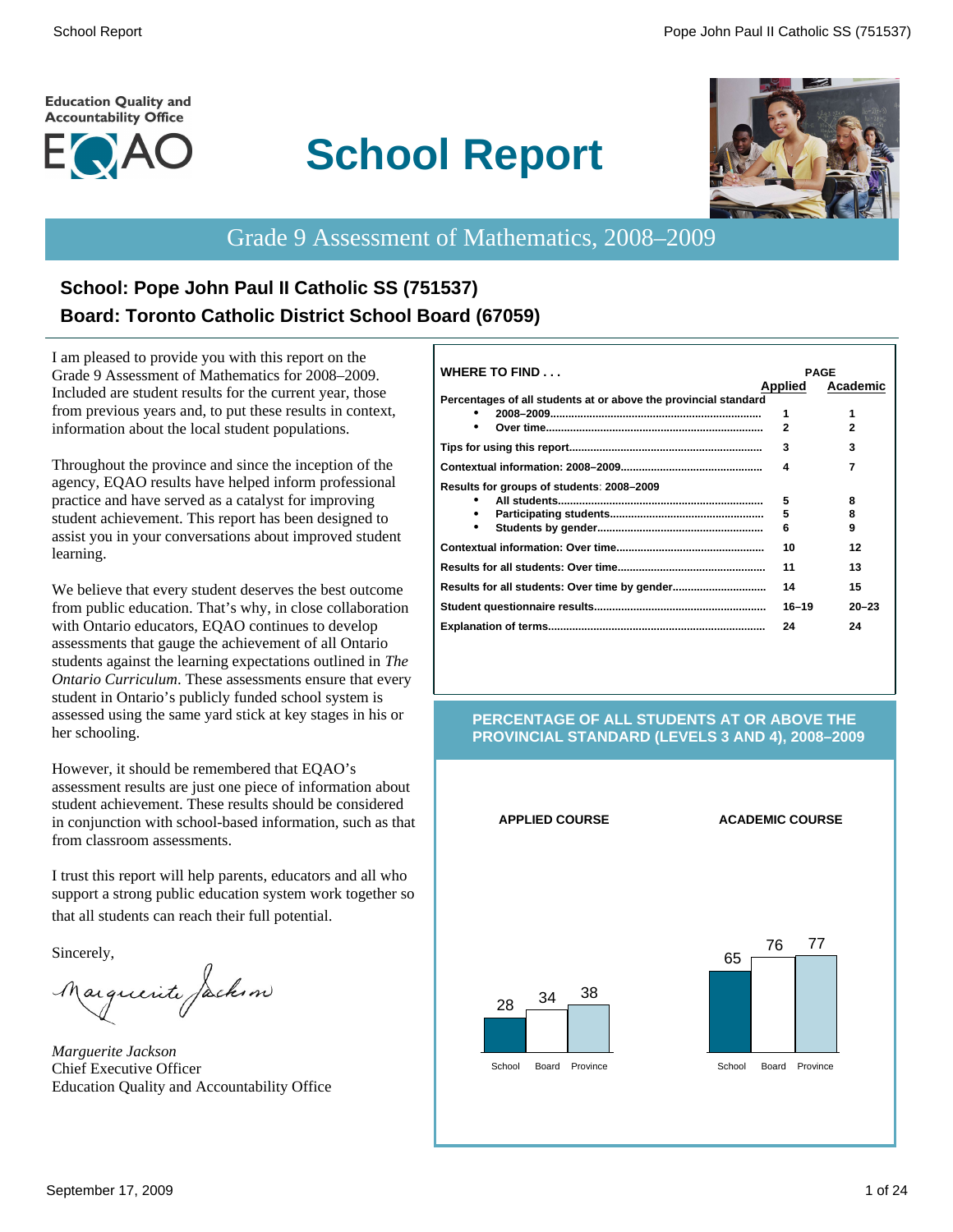#### Grade 9 Assessment of Mathematics, 2008–2009

#### **PERCENTAGE OF ALL STUDENTS AT OR ABOVE THE PROVINCIAL STANDARD (LEVELS 3 AND 4) OVER TIME**

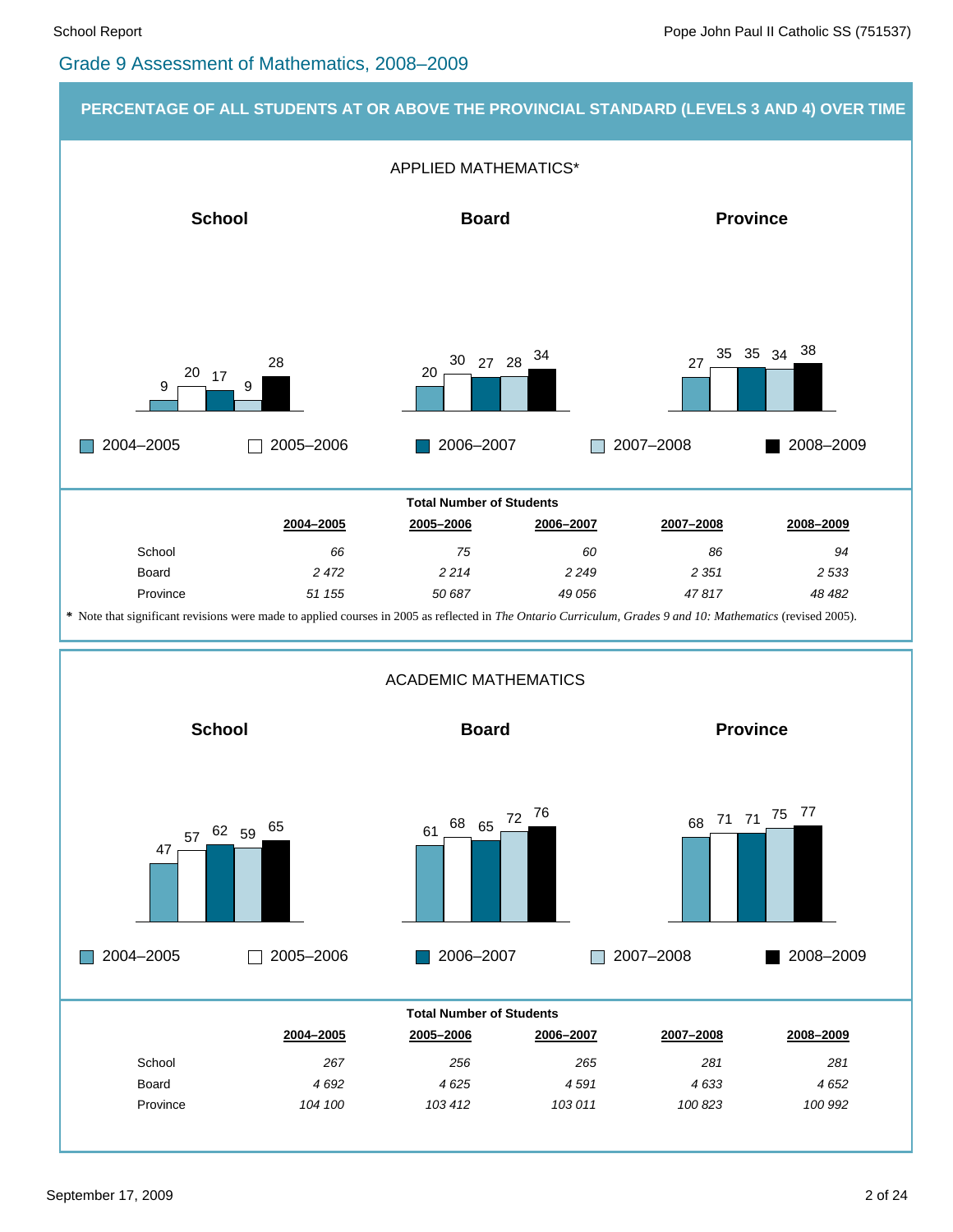## **TIPS**

The applied and academic mathematics courses are different and should be considered separately.

Note: Students in locally developed courses do not participate in these assessments.

#### $\mathfrak{C}$

Each school or board is unique. To appreciate the distinctive character of a school or board, look at the contextual information to understand the features and characteristics of the community it serves.

#### $\alpha$

This assessment captures the performance of students at one point in time each year. Consider the results along with other information about students' achievement in mathematics.

#### $\alpha$

Exercise caution when interpreting results for small schools or boards. Results may vary considerably from year to year, and differences may look exaggerated. For example, in a school of 30 students, a difference of 10% represents only three students.

#### $\mathfrak{C}$

Trends may be difficult to identify or to interpret. This is especially true when groups are small or in schools where there is a high turnover in the student population.

#### $C<sub>3</sub>$

EQAO values students' privacy. Results are not reported publicly for schools where fewer than 15 students participated, because it might be possible to identify individual students.

## **ABOUT THIS SCHOOL OR BOARD REPORT**

This report shows how well students have met curriculum expectations for either the applied or academic mathematics program to the end of Grade 9. Students complete two booklets that allow them to show what they know in mathematics. The assessment is based on *The Ontario Curriculum: Mathematics, Grades 9 and 10.*

#### **This report includes**

- results for this year;
- a comparison of results over the past four years to aid in monitoring improvement and
- $\bullet$  information about the characteristics of the students who participated.

#### **Specifically, you will find**

- $\bullet$  summary graphs showing the percentage of students achieving the provincial standard in either applied or academic mathematics;
- $\bullet$  detailed tables and graphs showing results for all levels of achievement, participation information and results for gender
- student questionnaire results and
- $\bullet$  an explanation of all terms used in this report.

## **HOW TO USE THIS REPORT**

- ¨ Examine the contextual information to understand the similarities and differences between this school, the board and the province; the board and the province. Consider the challenges that any differences might present.
- Examine the results for applied and academic mathematics.
	- Are these results consistent with what you would expect?
	- · How do the school results compare to the board and province; the board results compare to the province?
	- · How do these results compare over time? Note that significant revisions were made to applied courses in 2005 as reflected in *The Ontario Curriculum, Grades 9 and 10: Mathematics* (revised 2005).
	- · What influence might students' attitudes have on student performance (refer to the questionnaire results)?
- Speak to the school or board staff about the goals for school improvement related to mathematics.

The Education Quality and Accountability Office is an independent agency that gathers information about student achievement through province-wide assessments. Each year, all Grade 9 students in applied and academic mathematics take part in this assessment across Ontario. Individual results are reported to students and to parents and guardians. School, board and provincial results are released publicly.

Learn more about us at www.eqao.com.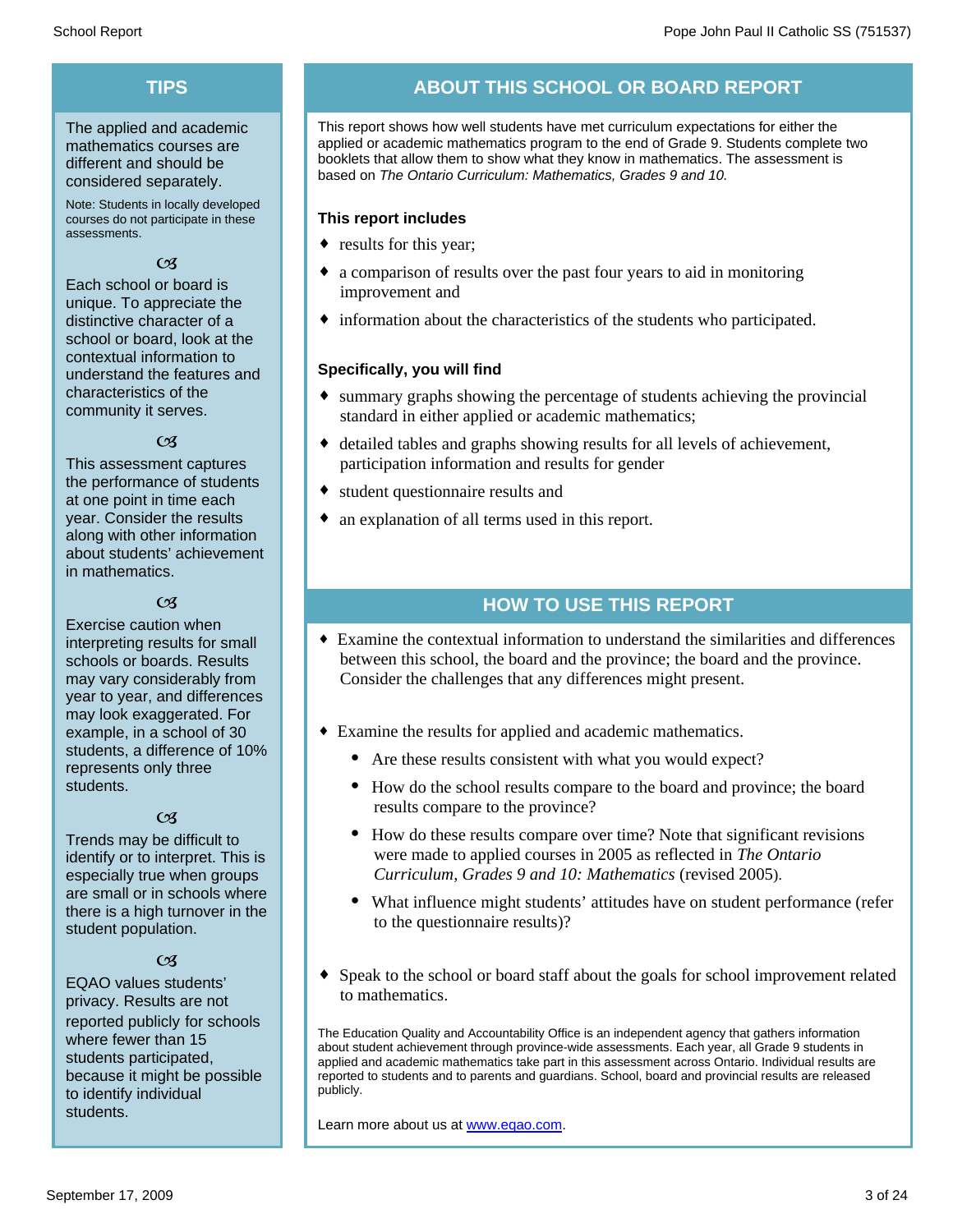# **Contextual Information**

This information provides a context for interpreting the school's applied mathematics course results.

|                                                                           | <b>School</b>  |                | <b>Board</b>                                 |         | <b>Province</b> |        |
|---------------------------------------------------------------------------|----------------|----------------|----------------------------------------------|---------|-----------------|--------|
| <b>Enrolment</b>                                                          |                |                |                                              |         |                 |        |
| Number of students in applied mathematics course                          |                | 94             |                                              | 2 5 3 3 |                 | 48 482 |
| Number of classes with students in applied mathematics course             |                | Δ              |                                              | 147     |                 | 2950   |
| Number of schools with applied mathematics classes                        |                | Not applicable |                                              | 33      |                 | 715    |
|                                                                           |                |                | Number Percent Number Percent Number Percent |         |                 |        |
| <b>Participation in the Assessment</b>                                    |                |                |                                              |         |                 |        |
| Students who participated in the assessment                               | 87             | 93%            | 2418                                         | 95%     | 45 616          | 94%    |
| Participating students who received one or more<br>accommodations*        | 29             | 33%            | 703                                          | 29%     | 9374            | 21%    |
| Participating students who received one or more special<br>provisions*    | 3              | 3%             | 184                                          | 8%      | 1 144           | 3%     |
| Students who did not complete any part of the assessment (no<br>data)*    | 7              | 7%             | 115                                          | 5%      | 2866            | 6%     |
| Gender <sup>†</sup> Based on number of students enrolled                  |                |                |                                              |         |                 |        |
| Female                                                                    | 47             | 50%            | 1 183                                        | 47%     | 21 752          | 45%    |
| Male                                                                      | 47             | 50%            | 1 350                                        | 53%     | 26 730          | 55%    |
| Gender not specified                                                      | 0              | 0%             | $\theta$                                     | $0\%$   | $\theta$        | $0\%$  |
| Student Status <sup>†</sup> Based on number of students enrolled          |                |                |                                              |         |                 |        |
| English language learners*                                                | 3              | 3%             | 386                                          | 15%     | 2 5 3 2         | 5%     |
| Students with special needs (excluding gifted)*                           | 29             | 31%            | 800                                          | 32%     | 14 483          | 30%    |
| Semester/Full Year Based on number of students enrolled                   |                |                |                                              |         |                 |        |
| First-semester course                                                     | 48             | 51%            | 880                                          | 35%     | 21 964          | 45%    |
| Second-semester course                                                    | 46             | 49%            | 862                                          | 34%     | 21 765          | 45%    |
| Full-year course                                                          | 0              | 0%             | 791                                          | 31%     | 4753            | 10%    |
| <b>Language and School Background</b> <sup>††</sup>                       |                |                |                                              |         |                 |        |
| Based on Student Questionnaire data<br>Number of Respondents:             | 82             |                | 2 2 9 2                                      |         | 43 413          |        |
| Speak only or mostly a language other than English at home                | $\overline{3}$ | 4%             | 374                                          | 16%     | 2 7 5 7         | $6\%$  |
| Speak another language as often as English at home                        | 11             | 13%            | 575                                          | 25%     | 4 9 8 0         | 11%    |
| Attended three or more elementary schools from kindergarten to<br>Grade 8 | 34             | 41%            | 726                                          | 32%     | 17 179          | 40%    |

See the Explanation of Terms.

**†** Contextual data pertaining to "gender" and "student status" are provided by schools and/or boards through the Student Data Collection process. Some data may be missing because they were not provided by the school or the board.

**††** Contextual data pertaining to "school background" and "language" are gathered from the Student Questionnaire completed by students**.** Some data may be missing because they were not provided by the students.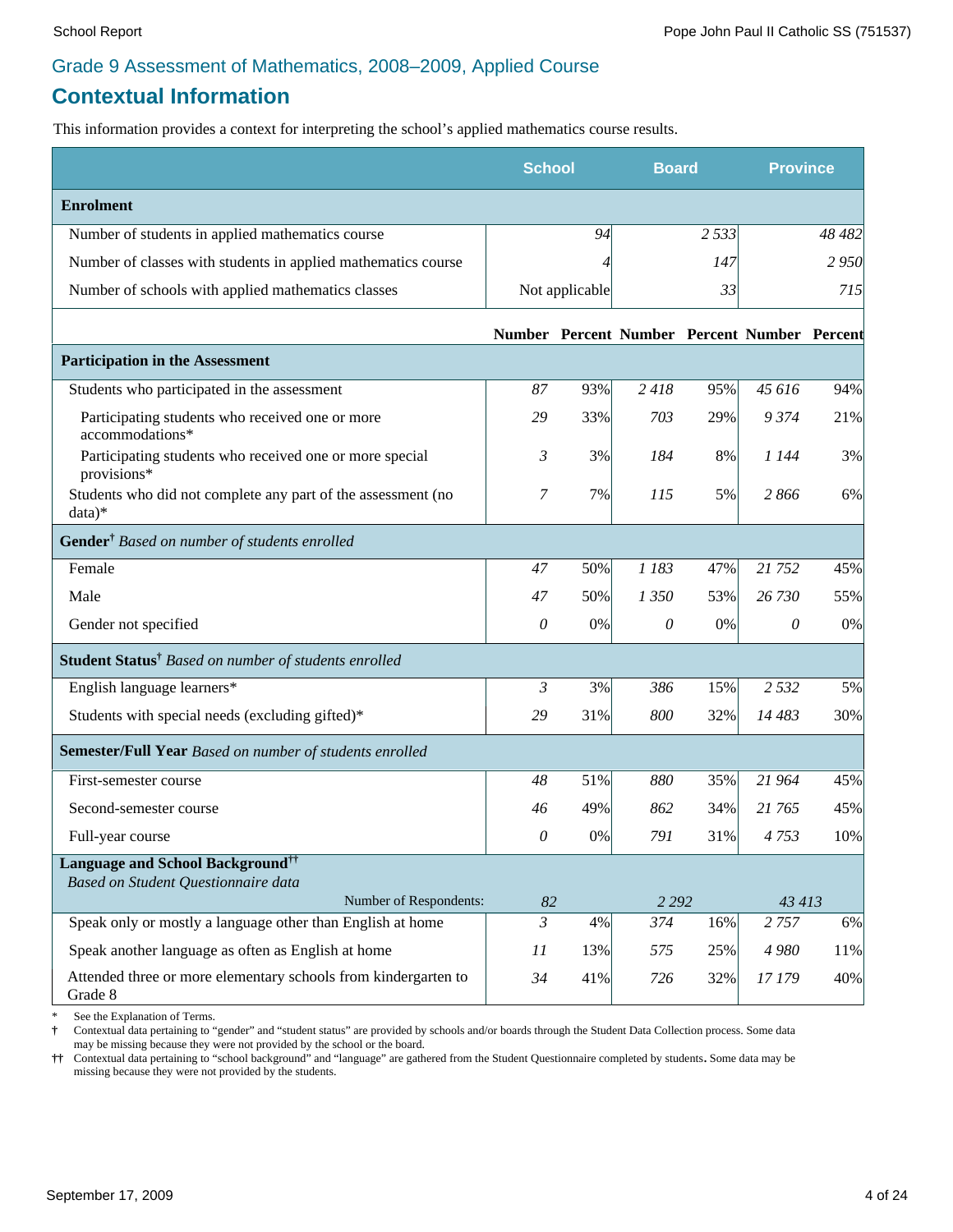# **Results for All Students**

| <b>All Students*</b>                                                           |                     |      |                         |                            | <b>Percentage of All Students in Applied Mathematics</b>                            |  |  |  |
|--------------------------------------------------------------------------------|---------------------|------|-------------------------|----------------------------|-------------------------------------------------------------------------------------|--|--|--|
| Number of Students                                                             | <b>School</b><br>94 |      | <b>Board</b><br>2 5 3 3 | <b>Province</b><br>48 4 82 | <b>Course at All Levels*</b>                                                        |  |  |  |
|                                                                                | #l                  | $\%$ | $\%$                    | %                          |                                                                                     |  |  |  |
| Level 4                                                                        | 2                   | 2%   | $4\%$                   | 5%                         |                                                                                     |  |  |  |
| Level 3                                                                        | 24                  | 26%  | 30%                     | 33%                        |                                                                                     |  |  |  |
| Level 2                                                                        | 35                  | 37%  | 37%                     | 35%                        |                                                                                     |  |  |  |
| <b>Level 1</b>                                                                 | 18                  | 19%  | $16\%$                  | 14%                        | 37<br>37                                                                            |  |  |  |
| <b>Below Level 1</b>                                                           | 81                  | 9%   | $8\%$                   | 7%                         | 35<br>33<br>30<br>26                                                                |  |  |  |
| Participating<br><i>Students</i>                                               | 87                  | 93%  | $95\%$                  | 94%                        | 19<br>16<br>14<br>9<br>8<br>$\overline{7}$<br>5<br>C                                |  |  |  |
| No Data                                                                        |                     | 7%   | $5\%$                   | 6%                         |                                                                                     |  |  |  |
| <b>At or Above</b><br><b>Provincial Standard</b><br>(Levels 3 and 4) $\dagger$ |                     | 28%  | 34%                     | 38%                        | Level 4<br>Below L1<br>Level 2<br>Level 3<br>Level 1<br>School<br>Province<br>Board |  |  |  |

## **Results for Participating Students (excludes "no data" category)**

| <b>Participating Students**</b>                                         |                     |               |                      |                           |  |  |  |  |
|-------------------------------------------------------------------------|---------------------|---------------|----------------------|---------------------------|--|--|--|--|
| Number of Students                                                      | <b>School</b><br>87 |               | <b>Board</b><br>2418 | <b>Province</b><br>45 616 |  |  |  |  |
|                                                                         | #                   | $\frac{0}{0}$ | $\frac{0}{0}$        | $\frac{0}{0}$             |  |  |  |  |
| Level 4                                                                 | 2                   | 2%            | 4%                   | 6%                        |  |  |  |  |
| Level 3                                                                 | 24                  | 28%           | 32%                  | 35%                       |  |  |  |  |
| Level 2                                                                 | 35                  | 40%           | 39%                  | 38%                       |  |  |  |  |
| Level 1                                                                 | 18                  | 21%           | 16%                  | 15%                       |  |  |  |  |
| <b>Below Level 1</b>                                                    | 8                   | 9%            | 9%                   | 7%                        |  |  |  |  |
| At or Above<br><b>Provincial Standard</b><br>(Levels 3 and 4) $\dagger$ |                     | 30%           | 36%                  | 40%                       |  |  |  |  |



\* Because percentages in tables and graphs are rounded, and because graphs do not show all reporting categories, percentages may not add to 100.<br>\*\* Because percentages in tables and graphs are rounded, percentages may not

- Because percentages in tables and graphs are rounded, percentages may not add to 100.
- † These percentages are based on the actual number of students and cannot be calculated simply by adding the rounded percentages of students at Levels 3 and 4.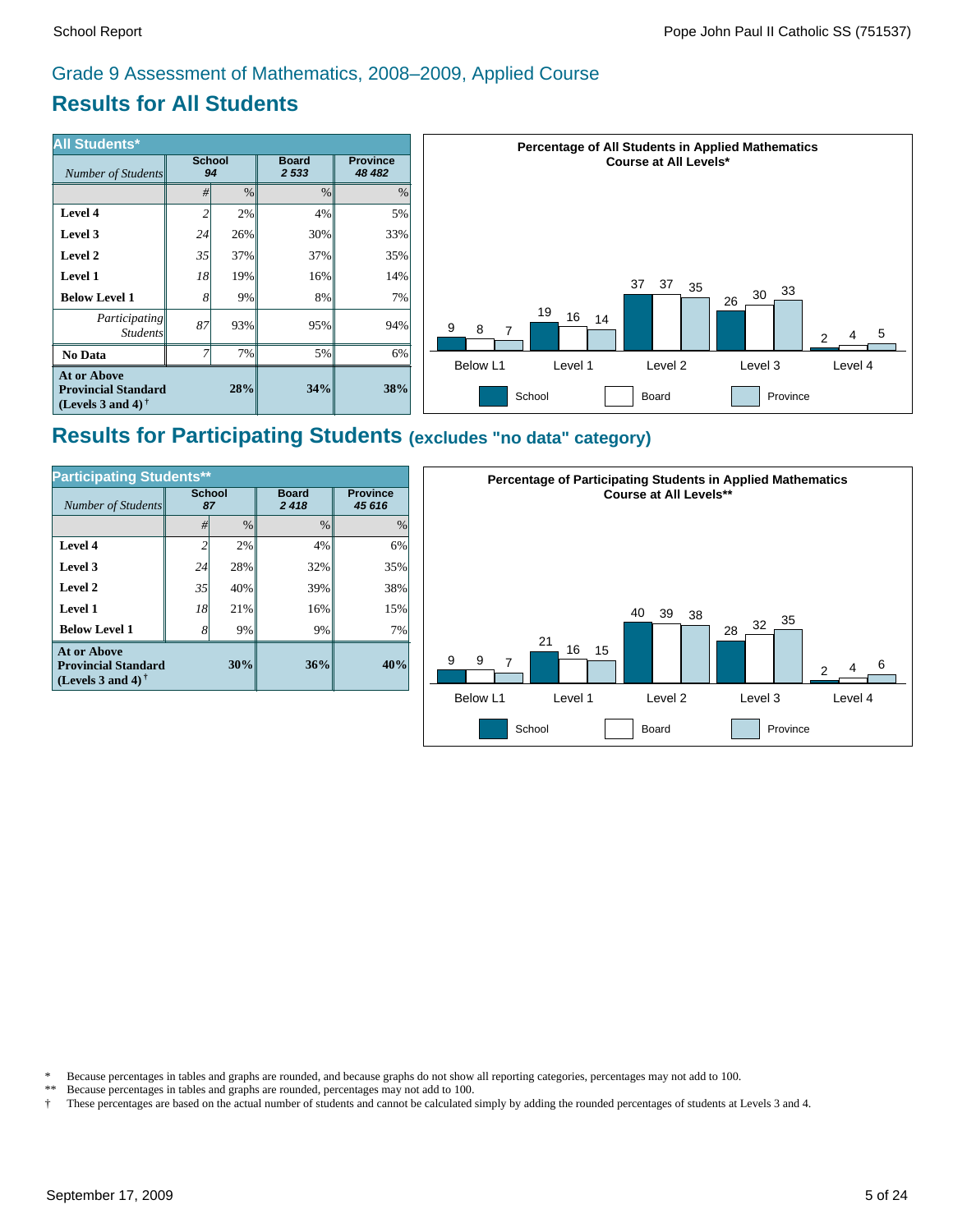# **Results by Gender††** Grade 9 Assessment of Mathematics, 2008–2009, Applied Course

| All Students: School by Gender*                                                |                |                     |                   |               |  |  |  |
|--------------------------------------------------------------------------------|----------------|---------------------|-------------------|---------------|--|--|--|
| Number of Students                                                             |                | <b>Female</b><br>47 | <b>Male</b><br>47 |               |  |  |  |
|                                                                                | #              | $\frac{0}{0}$       | #                 | $\frac{0}{0}$ |  |  |  |
| Level 4                                                                        |                | 2%                  |                   | 2%            |  |  |  |
| Level 3                                                                        | 12             | 26%                 | 12                | 26%           |  |  |  |
| Level 2                                                                        | 17             | 36%                 | 18                | 38%           |  |  |  |
| Level 1                                                                        | 10             | 21%                 | 8                 | 17%           |  |  |  |
| <b>Below Level 1</b>                                                           | 3              | 6%                  | 5                 | 11%           |  |  |  |
| Participating<br><b>Students</b>                                               | 43             | 91%                 | 44                | 94%           |  |  |  |
| No Data                                                                        | $\overline{4}$ | 9%                  | 3                 | 6%            |  |  |  |
| <b>At or Above</b><br><b>Provincial Standard</b><br>(Levels 3 and 4) $\dagger$ |                | 28%                 |                   |               |  |  |  |

| All Students: Board by Gender*                                                 |               |       |                      |               |  |  |  |
|--------------------------------------------------------------------------------|---------------|-------|----------------------|---------------|--|--|--|
| Number of Students                                                             | <b>Female</b> | 1 183 | <b>Male</b><br>1 350 |               |  |  |  |
|                                                                                | #             | $\%$  | #                    | $\frac{0}{0}$ |  |  |  |
| Level 4                                                                        | 41            | 3%    | 61                   | 5%            |  |  |  |
| Level 3                                                                        | 303           | 26%   | 460                  | 34%           |  |  |  |
| Level 2                                                                        | 470           | 40%   | 474                  | 35%           |  |  |  |
| <b>Level 1</b>                                                                 | 202           | 17%   | 196                  | 15%           |  |  |  |
| <b>Below Level 1</b>                                                           | 107           | 9%    | 104                  | 8%            |  |  |  |
| Participating<br><b>Students</b>                                               | 1 1 2 3       | 95%   | 1 2 9 5              | 96%           |  |  |  |
| <b>No Data</b>                                                                 | 60            | 5%    | 55                   | 4%            |  |  |  |
| <b>At or Above</b><br><b>Provincial Standard</b><br>(Levels 3 and 4) $\dagger$ |               | 39%   |                      |               |  |  |  |

| All Students: Province by Gender*                                                 |         |               |                       |               |  |  |  |
|-----------------------------------------------------------------------------------|---------|---------------|-----------------------|---------------|--|--|--|
| Number of Students                                                                | 21 752  | Female        | <b>Male</b><br>26 730 |               |  |  |  |
|                                                                                   | #       | $\frac{0}{0}$ | #                     | $\frac{0}{0}$ |  |  |  |
| Level 4                                                                           | 897     | 4%            | 1618                  | 6%            |  |  |  |
| Level 3                                                                           | 6.581   | 30%           | 9308                  | 35%           |  |  |  |
| Level 2                                                                           | 8 1 5 2 | 37%           | 8965                  | 34%           |  |  |  |
| <b>Level 1</b>                                                                    | 3337    | 15%           | 3 5 4 3               | 13%           |  |  |  |
| <b>Below Level 1</b>                                                              | 1438    | 7%            | 1 777                 | 7%            |  |  |  |
| Participating<br><b>Students</b>                                                  | 20 405  | 94%           | 25 211                | 94%           |  |  |  |
| <b>No Data</b>                                                                    | 1347    | 6%            | 1519                  | 6%            |  |  |  |
| <b>At or Above</b><br><b>Provincial Standard</b><br>(Levels 3 and 4) $^{\dagger}$ |         | 41%           |                       |               |  |  |  |







\* Because percentages in tables and graphs are rounded, and because graphs do not show all reporting categories, percentages may not add to 100.<br>These percentages are based on the actual number of students and cannot be ca

† These percentages are based on the actual number of students and cannot be calculated simply by adding the rounded percentages of students at Levels 3 and 4.

Includes only students for whom gender data were available.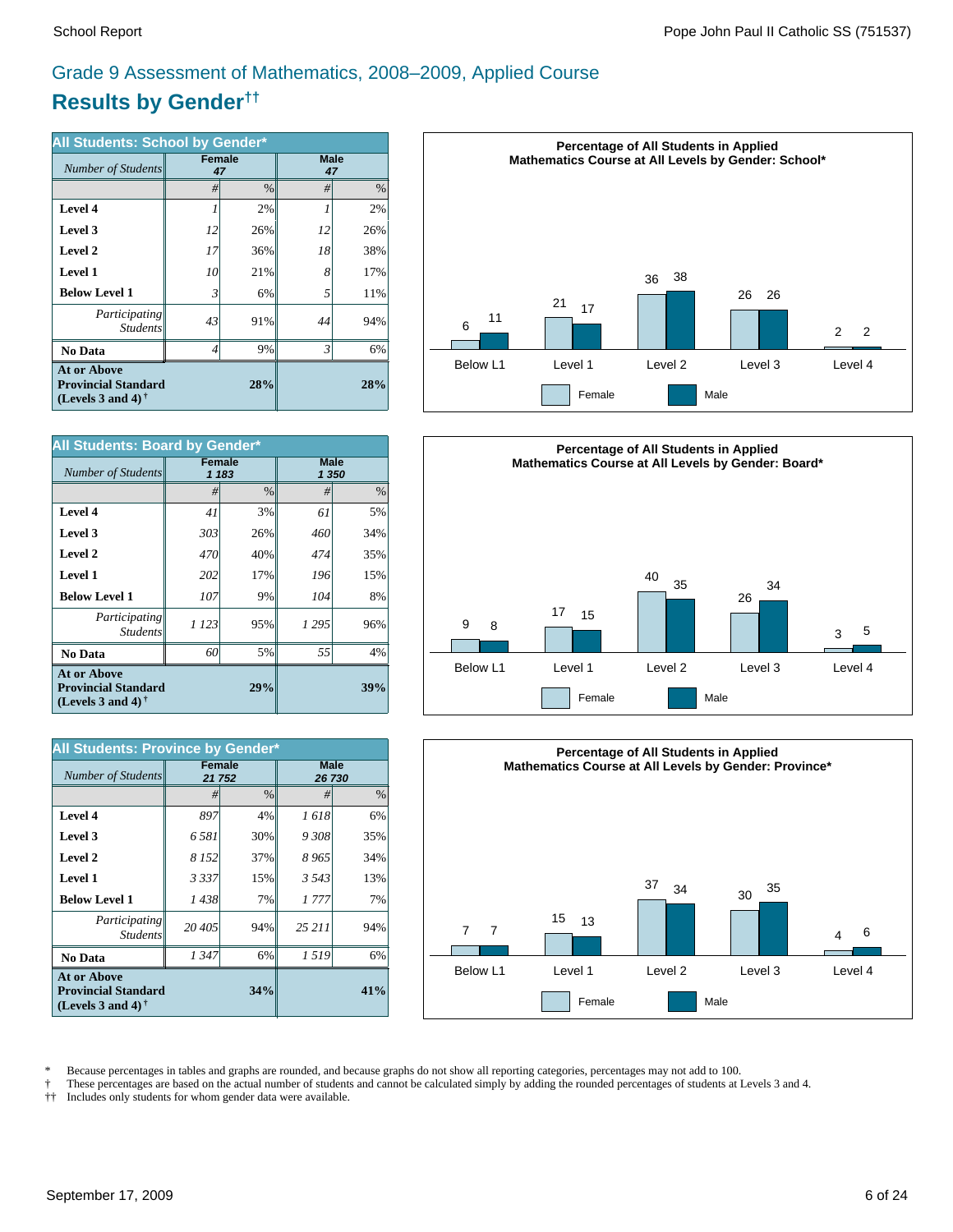# **Contextual Information**

This information provides a context for interpreting the school's academic mathematics course results.

|                                                                           | <b>School</b>   |                | <b>Board</b> |      | <b>Province</b>                              |         |
|---------------------------------------------------------------------------|-----------------|----------------|--------------|------|----------------------------------------------|---------|
| <b>Enrolment</b>                                                          |                 |                |              |      |                                              |         |
| Number of students in academic mathematics course                         |                 | 281            |              | 4652 |                                              | 100 992 |
| Number of classes with students in academic mathematics<br>course         |                 | 10             |              | 185  |                                              | 4 1 5 6 |
| Number of schools with academic mathematics classes                       |                 | Not applicable |              | 32   |                                              | 684     |
|                                                                           |                 |                |              |      | Number Percent Number Percent Number Percent |         |
| <b>Participation in the Assessment</b>                                    |                 |                |              |      |                                              |         |
| Students who participated in the assessment                               | 281             | 100%           | 4625         | 99%  | 100 060                                      | 99%     |
| Participating students who received one or more<br>accommodations*        | 10              | 4%             | 175          | 4%   | 3 2 3 3                                      | 3%      |
| Participating students who received one or more special<br>provisions*    | 8               | 3%             | 211          | 5%   | 1709                                         | 2%      |
| Students who did not complete any part of the assessment (no<br>data)*    | 0               | 0%             | 27           | 1%   | 932                                          | 1%      |
| Gender <sup>†</sup> Based on number of students enrolled                  |                 |                |              |      |                                              |         |
| Female                                                                    | 130             | 46%            | 2 5 3 0      | 54%  | 51 554                                       | 51%     |
| Male                                                                      | 151             | 54%            | 2 1 2 2      | 46%  | 49 438                                       | 49%     |
| Gender not specified                                                      | $\mathcal O$    | 0%             | 0            | 0%   | 0                                            | 0%      |
| Student Status <sup>†</sup> Based on number of students enrolled          |                 |                |              |      |                                              |         |
| English language learners*                                                | 15              | 5%             | 409          | 9%   | 3 9 4 2                                      | 4%      |
| Students with special needs (excluding gifted)*                           | 10              | 4%             | 162          | 3%   | 4639                                         | 5%      |
| Semester/Full Year Based on number of students enrolled                   |                 |                |              |      |                                              |         |
| First-semester course                                                     | 138             | 49%            | 1507         | 32%  | 44 727                                       | 44%     |
| Second-semester course                                                    | 143             | 51%            | 1434         | 31%  | 43 199                                       | 43%     |
| Full-year course                                                          | $\theta$        | 0%             | 1711         | 37%  | 13 066                                       | 13%     |
| Language and School Background <sup>††</sup>                              |                 |                |              |      |                                              |         |
| Based on Student Questionnaire data<br>Number of Respondents:             | 274             |                | 4 4 7 1      |      | 96 485                                       |         |
| Speak only or mostly a language other than English at home                | $\overline{14}$ | 5%             | 569          | 13%  | 8689                                         | 9%      |
| Speak another language as often as English at home                        | 53              | 19%            | 1 060        | 24%  | 14 2 33                                      | 15%     |
| Attended three or more elementary schools from kindergarten to<br>Grade 8 | 97              | 35%            | 1 163        | 26%  | 33 813                                       | 35%     |

See the Explanation of Terms.

**†** Contextual data pertaining to "gender" and "student status" are provided by schools and/or boards through the Student Data Collection process. Some data may be missing because they were not provided by the school or the board.

**††** Contextual data pertaining to "school background" and "language" are gathered from the Student Questionnaire completed by students**.** Some data may be missing because they were not provided by the students.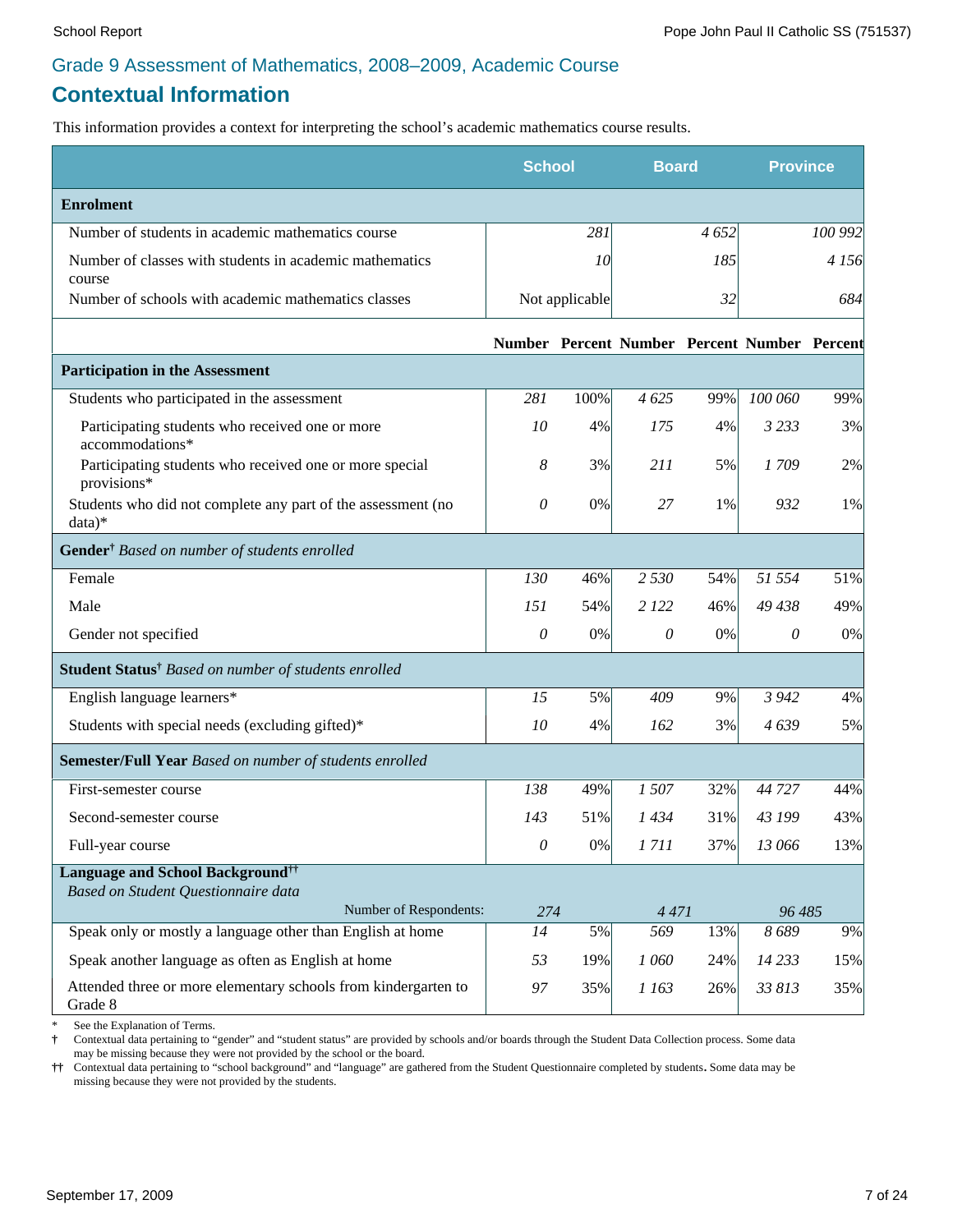# **Results for All Students**

| <b>All Students*</b>                                                           |     |                      |                      |                            | <b>Percentage of All Students in Academic Mathematics</b> |
|--------------------------------------------------------------------------------|-----|----------------------|----------------------|----------------------------|-----------------------------------------------------------|
| Number of Students                                                             |     | <b>School</b><br>281 | <b>Board</b><br>4652 | <b>Province</b><br>100 992 | <b>Course at All Levels*</b>                              |
|                                                                                | #I  | $\%$                 | $\%$                 | $\%$                       |                                                           |
| Level 4                                                                        | Q   | 3%                   | 9%                   | 8%                         |                                                           |
| Level 3                                                                        | 175 | 62%                  | 68%                  | 69%                        | 69<br>68                                                  |
| Level 2                                                                        | 58  | 21%                  | 16%                  | 15%                        | 62                                                        |
| Level 1                                                                        | 36  | 13%                  | 7%                   | 6%                         |                                                           |
| <b>Below Level 1</b>                                                           |     | 1%                   | $1\%$                | $<$ 1%                     |                                                           |
| Participating<br><i>Students</i>                                               | 281 | 100%                 | 99%                  | 99%                        | 21<br>16<br>15<br>13<br>9<br>8<br>6<br>3<br>1<br>$<$ 1    |
| No Data                                                                        | ( ) | $0\%$                | 1%                   | 1%                         | Below L1<br>Level 4<br>Level 1<br>Level 2<br>Level 3      |
| <b>At or Above</b><br><b>Provincial Standard</b><br>(Levels 3 and 4) $\dagger$ |     | 65%                  | 76%                  | 77%                        | School<br>Board<br>Province                               |

# **Results for Participating Students (excludes "no data" category)**

| <b>Participating Students**</b>                                                |                      |               |                      |                            |  |  |  |  |
|--------------------------------------------------------------------------------|----------------------|---------------|----------------------|----------------------------|--|--|--|--|
| Number of Students                                                             | <b>School</b><br>281 |               | <b>Board</b><br>4625 | <b>Province</b><br>100 060 |  |  |  |  |
|                                                                                | #                    | $\frac{0}{0}$ | $\frac{0}{0}$        | $\frac{0}{0}$              |  |  |  |  |
| Level 4                                                                        | 9                    | 3%            | 9%                   | 8%                         |  |  |  |  |
| Level 3                                                                        | 175                  | 62%           | 68%                  | 70%                        |  |  |  |  |
| Level 2                                                                        | 58                   | 21%           | 16%                  | 15%                        |  |  |  |  |
| Level 1                                                                        | 36                   | 13%           | 7%                   | 6%                         |  |  |  |  |
| <b>Below Level 1</b>                                                           | $\mathbf{3}$         | 1%            | 1%                   | $<$ 1%                     |  |  |  |  |
| <b>At or Above</b><br><b>Provincial Standard</b><br>(Levels 3 and 4) $\dagger$ |                      | 65%           | 77%                  | 78%                        |  |  |  |  |



\* Because percentages in tables and graphs are rounded, and because graphs do not show all reporting categories, percentages may not add to 100.<br>\*\* Because percentages in tables and graphs are rounded, percentages may not

Because percentages in tables and graphs are rounded, percentages may not add to 100.

† These percentages are based on the actual number of students and cannot be calculated simply by adding the rounded percentages of students at Levels 3 and 4.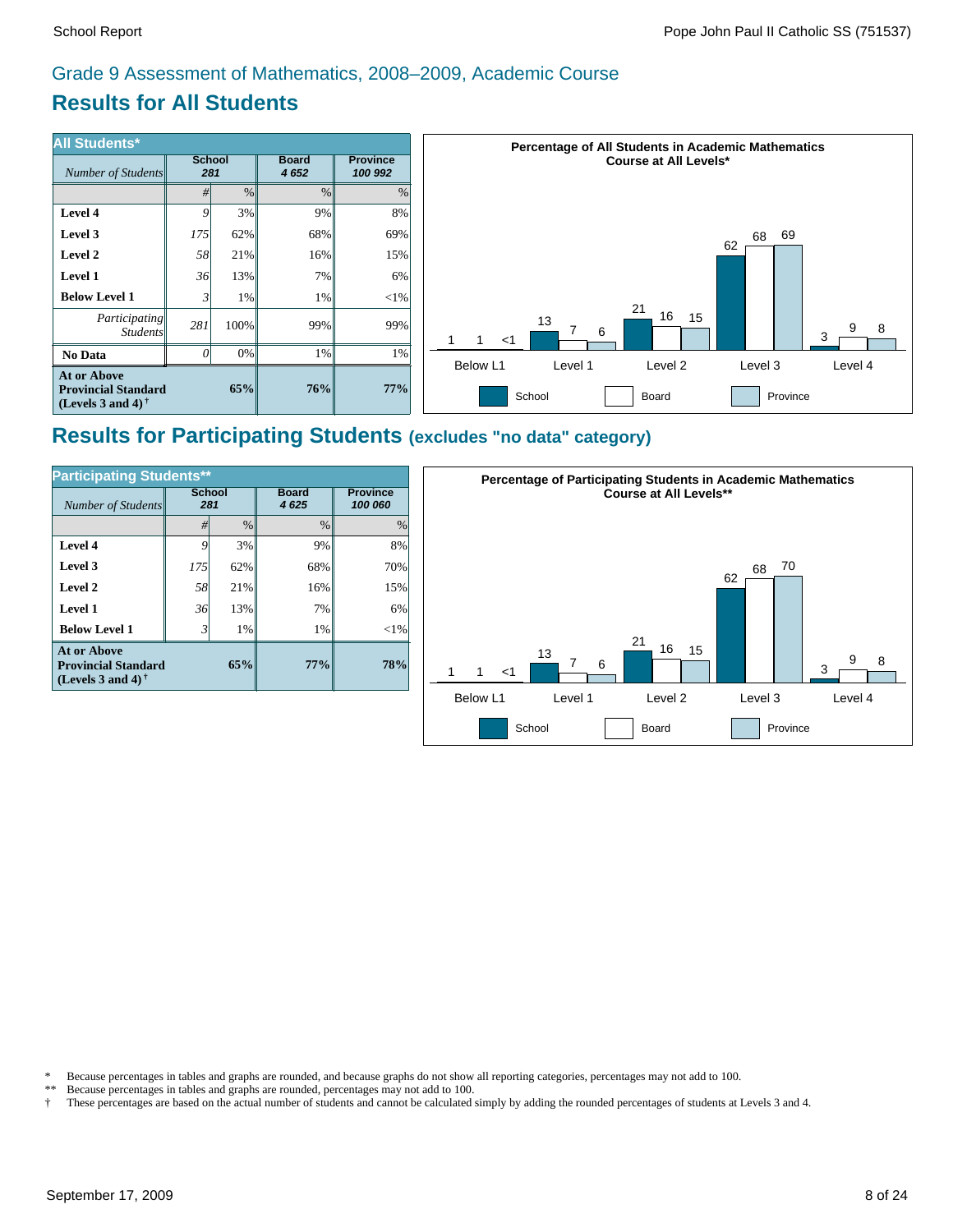# **Results by Gender††** Grade 9 Assessment of Mathematics, 2008–2009, Academic Course

| All Students: School by Gender*                                                |          |               |             |      |  |  |  |
|--------------------------------------------------------------------------------|----------|---------------|-------------|------|--|--|--|
| Number of Students                                                             |          | Female<br>130 | <b>Male</b> | 151  |  |  |  |
|                                                                                | #        | $\%$          | #           | $\%$ |  |  |  |
| Level 4                                                                        | 2        | 2%            |             | 5%   |  |  |  |
| Level 3                                                                        | 79       | 61%           | 96          | 64%  |  |  |  |
| Level 2                                                                        | 28       | 22%           | 30          | 20%  |  |  |  |
| Level 1                                                                        | 21       | 16%           | 15          | 10%  |  |  |  |
| <b>Below Level 1</b>                                                           | 0        | 0%            | 3           | 2%   |  |  |  |
| <i>Participating</i><br><b>Students</b>                                        | 130      | 100%          | 151         | 100% |  |  |  |
| <b>No Data</b>                                                                 | $\theta$ | 0%            | Ω           | 0%   |  |  |  |
| <b>At or Above</b><br><b>Provincial Standard</b><br>(Levels 3 and 4) $\dagger$ |          | 68%           |             |      |  |  |  |

| All Students: Board by Gender*                                                 |                        |          |                        |     |  |  |  |
|--------------------------------------------------------------------------------|------------------------|----------|------------------------|-----|--|--|--|
| Number of Students                                                             | <b>Female</b><br>2 530 |          | <b>Male</b><br>2 1 2 2 |     |  |  |  |
|                                                                                | #                      | $\%$     | #                      | %   |  |  |  |
| Level 4                                                                        | 199                    | 8%       | 199                    | 9%  |  |  |  |
| Level 3                                                                        | 1674                   | 66%      | 1473                   | 69% |  |  |  |
| Level 2                                                                        | 440                    | 17%      | 285                    | 13% |  |  |  |
| <b>Level 1</b>                                                                 | 191                    | 8%       | 130                    | 6%  |  |  |  |
| <b>Below Level 1</b>                                                           | 14                     | 1%       | 20                     | 1%  |  |  |  |
| Participating<br><b>Students</b>                                               | 2518                   | 100%     | 2 107                  | 99% |  |  |  |
| <b>No Data</b>                                                                 | 12                     | ${<}1\%$ | 15                     | 1%  |  |  |  |
| <b>At or Above</b><br><b>Provincial Standard</b><br>(Levels 3 and 4) $\dagger$ |                        | 79%      |                        |     |  |  |  |

| All Students: Province by Gender*                                                 |         |                         |                       |          |
|-----------------------------------------------------------------------------------|---------|-------------------------|-----------------------|----------|
| Number of Students                                                                |         | <b>Female</b><br>51 554 | <b>Male</b><br>49 438 |          |
|                                                                                   | #       | $\%$                    | #                     | $\%$     |
| <b>Level 4</b>                                                                    | 3 5 3 0 | 7%                      | 4629                  | 9%       |
| Level 3                                                                           | 35 048  | 68%                     | 35 013                | 71%      |
| Level 2                                                                           | 8652    | 17%                     | 6 476                 | 13%      |
| <b>Level 1</b>                                                                    | 3 7 1 5 | 7%                      | 2615                  | 5%       |
| <b>Below Level 1</b>                                                              | 156     | ${<}1%$                 | 226                   | ${<}1\%$ |
| Participating<br><b>Students</b>                                                  | 51 101  | 99%                     | 48 959                | 99%      |
| No Data                                                                           | 453     | 1%                      | 479                   | 1%       |
| <b>At or Above</b><br><b>Provincial Standard</b><br>(Levels 3 and 4) $^{\dagger}$ |         | 75%                     |                       | 80%      |







\* Because percentages in tables and graphs are rounded, and because graphs do not show all reporting categories, percentages may not add to 100.<br>These percentages are based on the actual number of students and cannot be ca

† These percentages are based on the actual number of students and cannot be calculated simply by adding the rounded percentages of students at Levels 3 and 4.

†† Includes only students for whom gender data were available.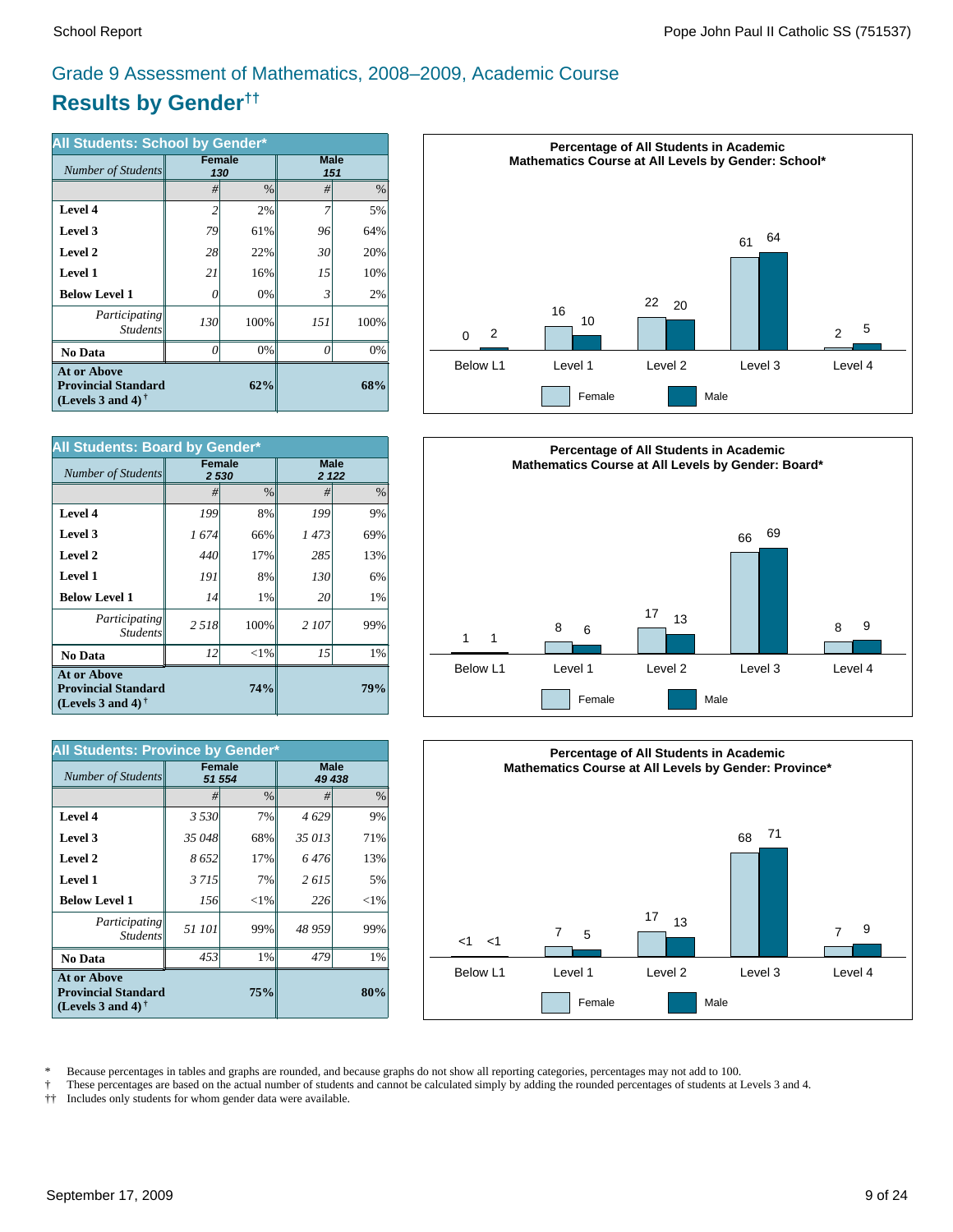#### Grade 9 Assessment of Mathematics, 2008–2009

## **Contextual Information over Time: Applied Mathematics Course**

This information provides a context for interpreting the school's results over the past five years.

|                                                                           |                           |     |       | 2004-2005 2005-2006 2006-2007 2007-2008 2008-2009 |     |
|---------------------------------------------------------------------------|---------------------------|-----|-------|---------------------------------------------------|-----|
| <b>Enrolment</b>                                                          |                           |     |       |                                                   |     |
| Number of students in applied mathematics course                          | 66                        | 75  | 60    | 86                                                | 94  |
| Number of classes with students in applied mathematics course             | 5                         | 4   | 3     | 5                                                 | 4   |
| <b>Participation in the Assessment</b>                                    |                           |     |       |                                                   |     |
| Students who participated in the assessment                               | 92%                       | 89% | 93%   | 99%                                               | 93% |
| Participating students who received one or more<br>accommodations*        | 43%                       | 40% | 39%   | 33%                                               | 33% |
| Participating students who received one or more special<br>provisions*    | 0%                        | 0%  | $0\%$ | 0%                                                | 3%  |
| Students who did not complete any part of the assessment (no<br>$data)*$  | 8%                        | 3%  | 7%    | 1%                                                | 7%  |
| Students who were exempted*                                               | 0%                        | 8%  | --**  | $--$                                              |     |
| Gender <sup>†</sup> Based on number of students enrolled                  |                           |     |       |                                                   |     |
| Female                                                                    | 33%                       | 41% | 45%   | 50%                                               | 50% |
| Male                                                                      | 61%                       | 59% | 55%   | 49%                                               | 50% |
| Gender not specified                                                      | 6%                        | 0%  | 0%    | 1%                                                | 0%  |
| Student Status <sup>†</sup> Based on number of students enrolled          |                           |     |       |                                                   |     |
| English language learners*                                                | 0%                        | 0%  | 0%    | 0%                                                | 3%  |
| Students with special needs (excluding gifted)*                           | 52%                       | 53% | 35%   | 37%                                               | 31% |
| <b>Semester/Full Year</b> Based on number of students enrolled            |                           |     |       |                                                   |     |
| First-semester course                                                     | 30%                       | 28% | 42%   | 52%                                               | 51% |
| Second-semester course                                                    | 70%                       | 72% | 58%   | 48%                                               | 49% |
| Full-year course                                                          | 0%                        | 0%  | $0\%$ | 0%                                                | 0%  |
| Language and School Background <sup>††</sup>                              |                           |     |       |                                                   |     |
| Based on Student Questionnaire data<br>Number of Respondents:             | n/a                       | n/a | 51    | 82                                                | 82  |
| Speak only or mostly a language other than English at home                |                           |     | $8\%$ | 4%                                                | 4%  |
| Speak another language as often as English at home                        | Information not available |     | 14%   | 20%                                               | 13% |
| Attended three or more elementary schools from kindergarten to<br>Grade 8 |                           |     | 33%   | 34%                                               | 41% |

See the Explanation of Terms.

**†** Contextual data pertaining to "gender" and "student status" are provided by schools and/or boards through the Student Data Collection process. Some data may be missing because they were not provided by the school or the board.

 $\blacklozenge$  Beginning in 2006–2007, exemptions have not been permitted.

**††** Contextual data pertaining to "school background" and "language" are gathered from the Student Questionnaire completed by students. Some data may be missing because they were not provided by the students.

n/a Information not available.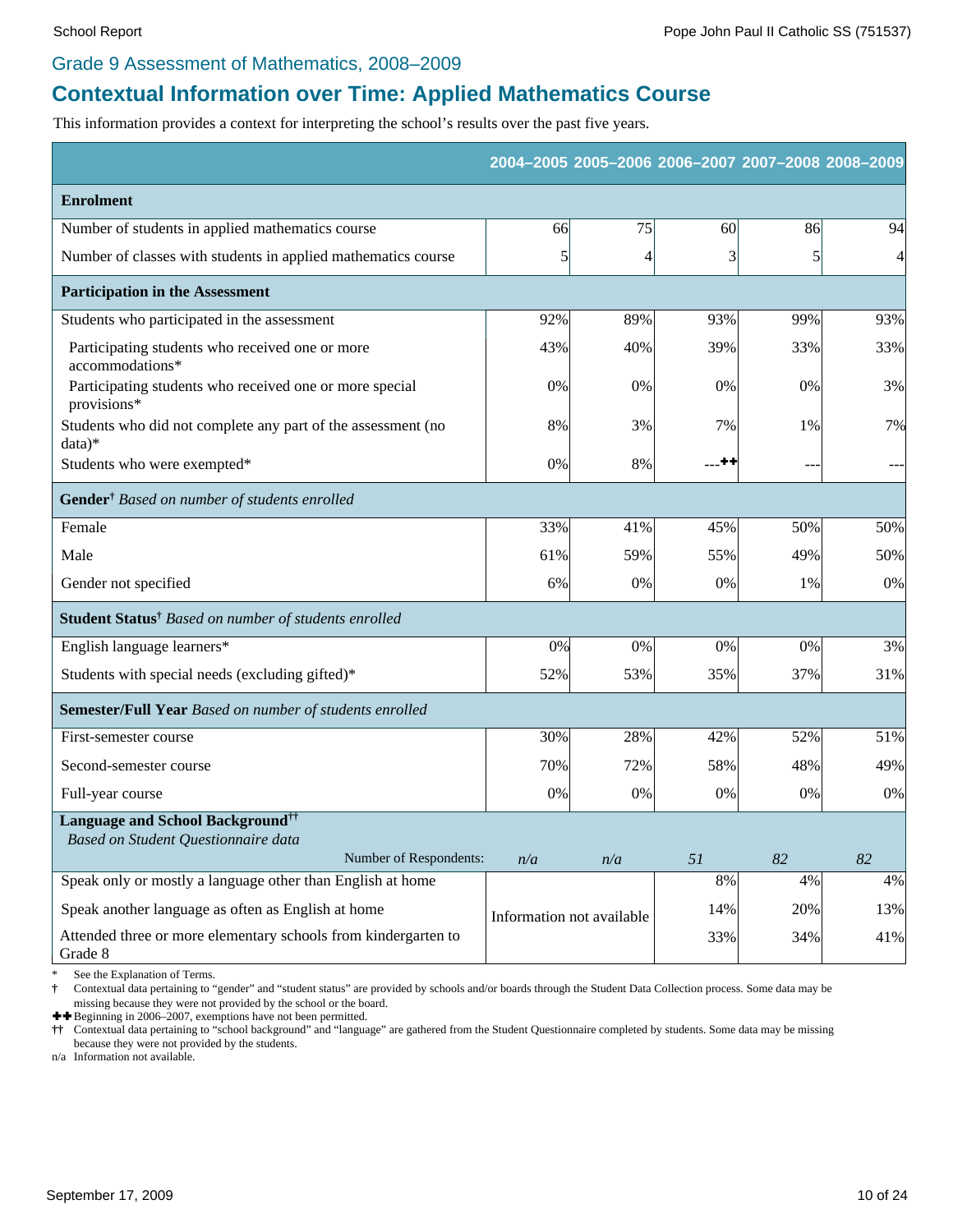#### Results over Time, 2005–2006 to 2008–2009

## **Applied Mathematics Course for All Students\*\***

| School*                                                                                              |             |             |             |         |
|------------------------------------------------------------------------------------------------------|-------------|-------------|-------------|---------|
| Year                                                                                                 | $'05 - '06$ | $'06 - '07$ | $'07 - '08$ | '08-'09 |
| Number of Students                                                                                   | 75          | 60          | 86          | 94      |
| Level 4                                                                                              | 3%          | 0%          | 1%          | 2%      |
| Level 3                                                                                              | 17%         | 17%         | 8%          | 26%     |
| Level 2                                                                                              | 43%         | 45%         | 42%         | 37%     |
| Level 1                                                                                              | 13%         | 23%         | 31%         | 19%     |
| <b>Below Level 1</b>                                                                                 | 13%         | 8%          | 16%         | 9%      |
| <b>Participating Students</b>                                                                        | 89%         | 93%         | 99%         | 93%     |
| No Data                                                                                              | 3%          | 7%          | 1%          | 7%      |
| Exempt <sup>+</sup>                                                                                  | 8%          |             |             |         |
| <b>At or Above</b><br><b>Provincial Standard</b><br>(Levels 3 and 4) <sup><math>\dagger</math></sup> | 20%         | 17%         | 9%          | 28%     |

| Board*                                                                                               |             |             |             |             |
|------------------------------------------------------------------------------------------------------|-------------|-------------|-------------|-------------|
| Year                                                                                                 | $'05 - '06$ | $'06 - '07$ | $'07 - '08$ | $'08 - '09$ |
| Number of Students                                                                                   | 2 2 1 4     | 2 2 4 9     | 2 3 5 1     | 2.533       |
| Level 4                                                                                              | 4%          | 3%          | 4%          | 4%          |
| Level 3                                                                                              | 27%         | 24%         | 24%         | 30%         |
| Level 2                                                                                              | 34%         | 38%         | 37%         | 37%         |
| Level 1                                                                                              | 15%         | 18%         | 19%         | 16%         |
| <b>Below Level 1</b>                                                                                 | 9%          | 10%         | 11%         | 8%          |
| <b>Participating Students</b>                                                                        | 89%         | 93%         | 94%         | 95%         |
| No Data                                                                                              | 8%          | 7%          | 6%          | 5%          |
| Exempt <sup>+</sup>                                                                                  | 4%          |             |             |             |
| <b>At or Above</b><br><b>Provincial Standard</b><br>(Levels 3 and 4) <sup><math>\dagger</math></sup> | 30%         | 27%         | 28%         | 34%         |

| <b>Province*</b>                                                                                     |             |             |             |             |
|------------------------------------------------------------------------------------------------------|-------------|-------------|-------------|-------------|
| Year                                                                                                 | $'05 - '06$ | $'06 - '07$ | $'07 - '08$ | $'08 - '09$ |
| Number of Students                                                                                   | 50 687      | 49 056      | 47817       | 48 482      |
| Level 4                                                                                              | 5%          | 5%          | 5%          | 5%          |
| Level 3                                                                                              | 31%         | 30%         | 29%         | 33%         |
| Level 2                                                                                              | 34%         | 36%         | 36%         | 35%         |
| Level 1                                                                                              | 14%         | 14%         | 15%         | 14%         |
| <b>Below Level 1</b>                                                                                 | 7%          | 7%          | 8%          | 7%          |
| <b>Participating Students</b>                                                                        | 90%         | 91%         | 93%         | 94%         |
| No Data                                                                                              | 8%          | 9%          | 7%          | 6%          |
| Exempt <sup>+</sup>                                                                                  | 2%          |             |             |             |
| <b>At or Above</b><br><b>Provincial Standard</b><br>(Levels 3 and 4) <sup><math>\dagger</math></sup> | 35%         | 35%         | 34%         | 38%         |







\* Because percentages in tables and graphs are rounded, and because graphs do not show all reporting categories, percentages may not add to 100.<br>\*\* Note that significant revisions were made to applied courses in 2005 as re

- Note that significant revisions were made to applied courses in 2005 as reflected in *The Ontario Curriculum, Grades 9 and 10: Mathematics* (revised 2005).
- † These percentages are based on the actual number of students and cannot be calculated simply by adding the rounded percentages of students at Levels 3 and 4.<br>► In 2006–2007, students who were coded "exempt" were placed
- In 2006-2007, students who were coded "exempt" were placed in the "no data" category. Since this may affect the percentage of students for whom no data are available, the results may not be comparable with those of previous years.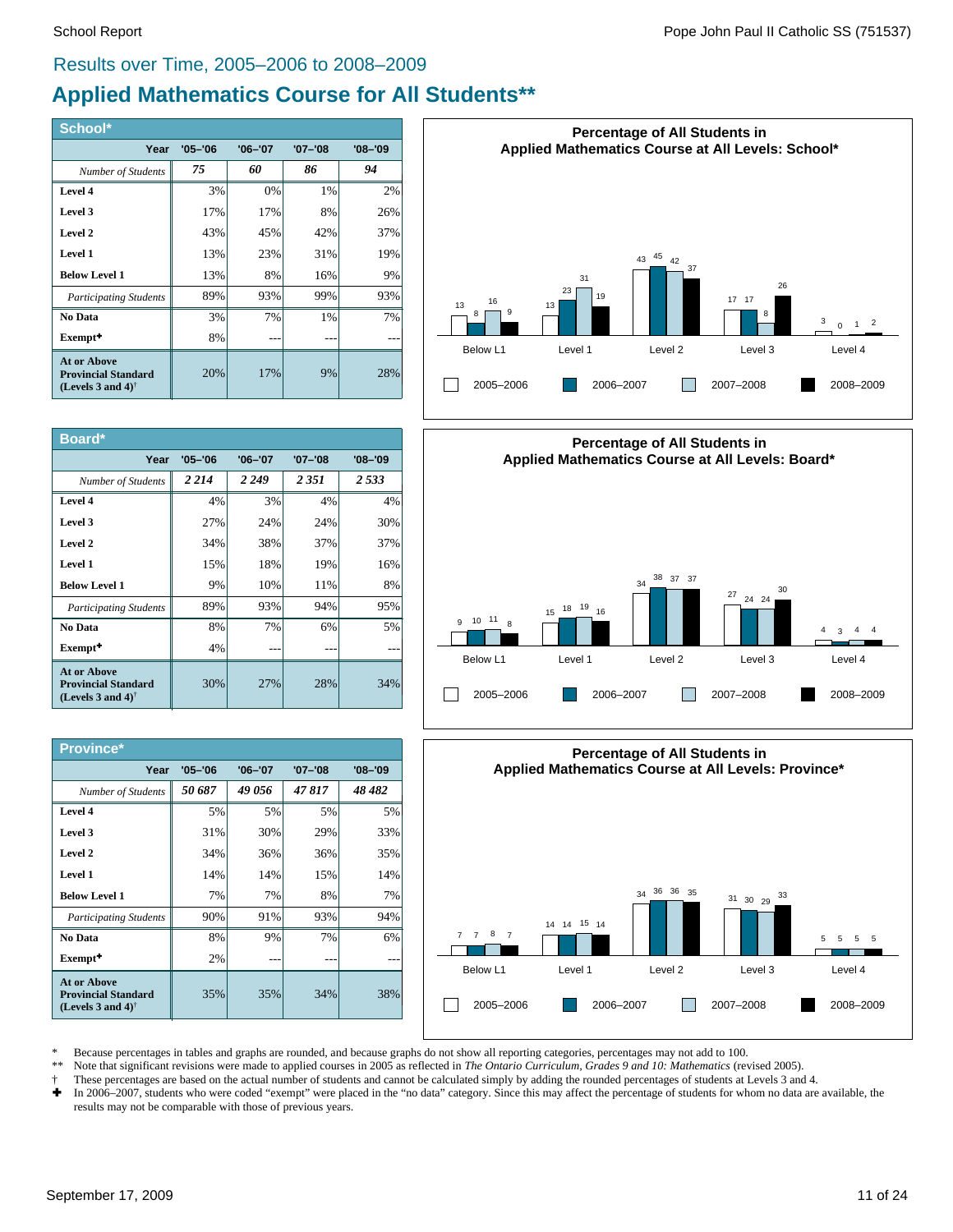#### Grade 9 Assessment of Mathematics, 2008–2009

## **Contextual Information over Time: Academic Mathematics Course**

This information provides a context for interpreting the school's results over the past five years.

|                                                                                            |                           |     |           | 2004-2005 2005-2006 2006-2007 2007-2008 2008-2009 |       |
|--------------------------------------------------------------------------------------------|---------------------------|-----|-----------|---------------------------------------------------|-------|
| <b>Enrolment</b>                                                                           |                           |     |           |                                                   |       |
| Number of students in academic mathematics course                                          | 267                       | 256 | 265       | 281                                               | 281   |
| Number of classes with students in academic mathematics<br>course                          | 11                        | 9   | <b>10</b> | 10                                                | 10    |
| <b>Participation in the Assessment</b>                                                     |                           |     |           |                                                   |       |
| Students who participated in the assessment                                                | 99%                       | 99% | 98%       | 100%                                              | 100%  |
| Participating students who received one or more<br>accommodations*                         | 2%                        | 5%  | 3%        | 5%                                                | 4%    |
| Participating students who received one or more special<br>provisions*                     | 0%                        | 0%  | 0%        | 0%                                                | 3%    |
| Students who did not complete any part of the assessment (no<br>$data)*$                   | 1%                        | 1%  | 2%        | ${<}1\%$                                          | 0%    |
| Students who were exempted*                                                                | 0%                        | 0%  | --**      | $\sim$ $\sim$                                     |       |
| Gender <sup>†</sup> Based on number of students enrolled                                   |                           |     |           |                                                   |       |
| Female                                                                                     | 53%                       | 45% | 47%       | 51%                                               | 46%   |
| Male                                                                                       | 45%                       | 55% | 53%       | 49%                                               | 54%   |
| Gender not specified                                                                       | 2%                        | 0%  | 0%        | 0%                                                | $0\%$ |
| Student Status <sup>†</sup> Based on number of students enrolled                           |                           |     |           |                                                   |       |
| English language learners*                                                                 | 1%                        | 0%  | 0%        | 0%                                                | 5%    |
| Students with special needs (excluding gifted)*                                            | 5%                        | 7%  | 5%        | 6%                                                | 4%    |
| Semester/Full Year Based on number of students enrolled                                    |                           |     |           |                                                   |       |
| First-semester course                                                                      | 56%                       | 54% | 51%       | 60%                                               | 49%   |
| Second-semester course                                                                     | 44%                       | 46% | 49%       | 40%                                               | 51%   |
| Full-year course                                                                           | 0%                        | 0%  | 0%        | 0%                                                | $0\%$ |
| <b>Language and School Background</b> <sup>††</sup><br>Based on Student Questionnaire data |                           |     |           |                                                   |       |
| Number of Respondents:                                                                     | n/a                       | n/a | 258       | 263                                               | 274   |
| Speak only or mostly a language other than English at home                                 |                           |     | $8\%$     | 10%                                               | 5%    |
| Speak another language as often as English at home                                         | Information not available |     | 20%       | 21%                                               | 19%   |
| Attended three or more elementary schools from kindergarten to<br>Grade 8                  |                           |     | 38%       | 36%                                               | 35%   |

See the Explanation of Terms.

**†** Contextual data pertaining to "gender" and "student status" are provided by schools and/or boards through the Student Data Collection process. Some data may be missing because they were not provided by the school or the board.

 $\ddagger\ddagger$  Beginning in 2006–2007, exemptions have not been permitted.<br>  $\dagger\ddagger$  Contextual data pertaining to "school background" and "langual"

**††** Contextual data pertaining to "school background" and "language" are gathered from the Student Questionnaire completed by students. Some data may be missing because they were not provided by the students.

n/a Information not available.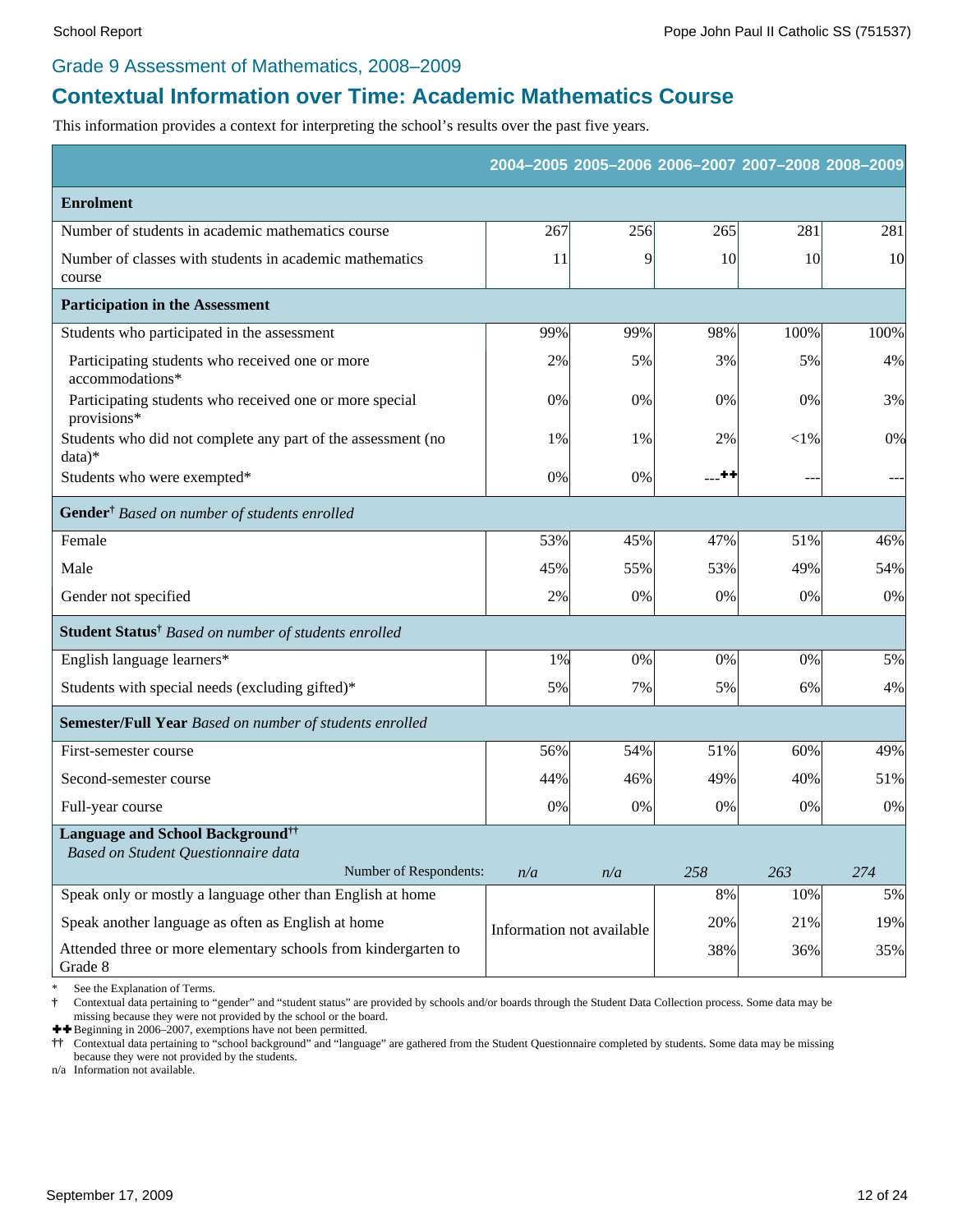#### Results over Time, 2005–2006 to 2008–2009

## **Academic Mathematics Course for All Students**

| School*                                                                                              |             |             |          |             |
|------------------------------------------------------------------------------------------------------|-------------|-------------|----------|-------------|
| Year                                                                                                 | $'05 - '06$ | $'06 - '07$ | '07-'08  | $'08 - '09$ |
| Number of Students                                                                                   | 256         | 265         | 281      | 281         |
| Level 4                                                                                              | 2%          | 2%          | 4%       | 3%          |
| Level 3                                                                                              | 54%         | 60%         | 56%      | 62%         |
| Level 2                                                                                              | 19%         | 20%         | 22%      | 21%         |
| Level 1                                                                                              | 20%         | 14%         | 16%      | 13%         |
| <b>Below Level 1</b>                                                                                 | 3%          | 2%          | 3%       | $1\%$       |
| <b>Participating Students</b>                                                                        | 99%         | 98%         | 100%     | 100%        |
| No Data                                                                                              | 1%          | 2%          | ${<}1\%$ | 0%          |
| Exempt <sup>+</sup>                                                                                  | 0%          |             |          |             |
| <b>At or Above</b><br><b>Provincial Standard</b><br>(Levels 3 and 4) <sup><math>\dagger</math></sup> | 57%         | 62%         | 59%      | 65%         |

| Board*                                                                                               |             |             |             |             |
|------------------------------------------------------------------------------------------------------|-------------|-------------|-------------|-------------|
| Year                                                                                                 | $'05 - '06$ | $'06 - '07$ | $'07 - '08$ | $'08 - '09$ |
| Number of Students                                                                                   | 4625        | 4 591       | 4633        | 4652        |
| Level 4                                                                                              | 5%          | 6%          | 7%          | 9%          |
| Level 3                                                                                              | 62%         | 59%         | 65%         | 68%         |
| Level 2                                                                                              | 18%         | 21%         | 18%         | 16%         |
| Level 1                                                                                              | 11%         | 12%         | 9%          | 7%          |
| <b>Below Level 1</b>                                                                                 | 1%          | 1%          | 1%          | 1%          |
| <b>Participating Students</b>                                                                        | 98%         | 99%         | 99%         | 99%         |
| No Data                                                                                              | 1%          | $1\%$       | 1%          | 1%          |
| Exempt <sup>+</sup>                                                                                  | ${<}1\%$    |             |             |             |
| <b>At or Above</b><br><b>Provincial Standard</b><br>(Levels 3 and 4) <sup><math>\dagger</math></sup> | 68%         | 65%         | 72%         | 76%         |

| <b>Province*</b>                                                                                     |             |             |             |             |
|------------------------------------------------------------------------------------------------------|-------------|-------------|-------------|-------------|
| Year                                                                                                 | $'05 - '06$ | $'06 - '07$ | $'07 - '08$ | $'08 - '09$ |
| Number of Students                                                                                   | 103 412     | 103 011     | 100 823     | 100 992     |
| Level 4                                                                                              | 6%          | 6%          | 8%          | 8%          |
| Level 3                                                                                              | 65%         | 64%         | 68%         | 69%         |
| Level 2                                                                                              | 17%         | 18%         | 16%         | 15%         |
| Level 1                                                                                              | 9%          | 9%          | 7%          | 6%          |
| <b>Below Level 1</b>                                                                                 | 1%          | 1%          | 1%          | ${<}1\%$    |
| <b>Participating Students</b>                                                                        | 98%         | 98%         | 99%         | 99%         |
| No Data                                                                                              | $1\%$       | 2%          | $1\%$       | $1\%$       |
| Exempt <sup>+</sup>                                                                                  | ${<}1\%$    |             |             |             |
| <b>At or Above</b><br><b>Provincial Standard</b><br>(Levels 3 and 4) <sup><math>\dagger</math></sup> | 71%         | 71%         | 75%         | 77%         |







\* Because percentages in tables and graphs are rounded, and because graphs do not show all reporting categories, percentages may not add to 100.

- † These percentages are based on the actual number of students and cannot be calculated simply by adding the rounded percentages of students at Levels 3 and 4.
- Ì In 2006–2007, students who were coded "exempt" were placed in the "no data" category. Since this may affect the percentage of students for whom no data are available, the results may not be comparable with those of previous years.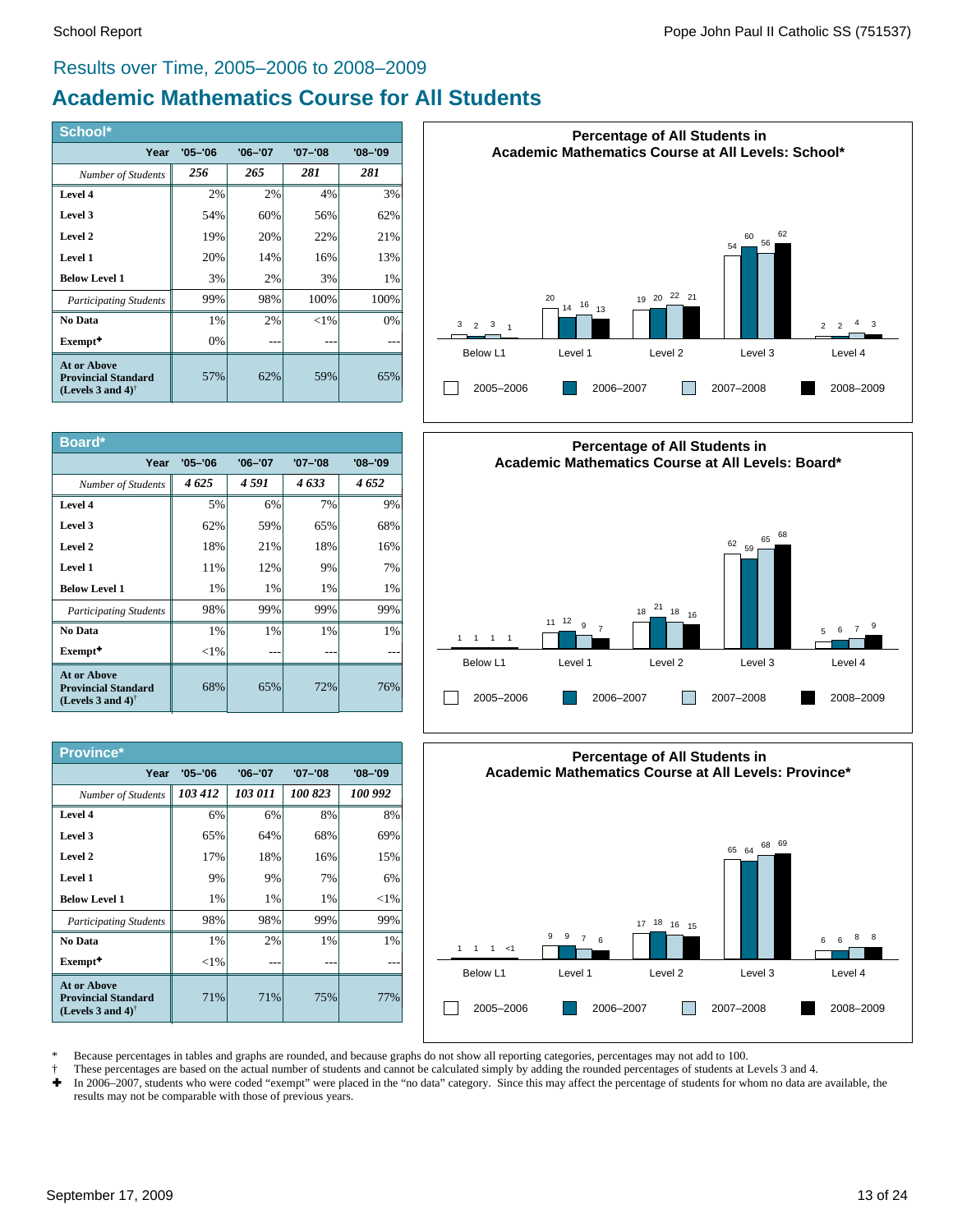

† Includes only students for whom gender data were available.

*\** Note that significant revisions were made to applied courses in 2005 as reflected in *The Ontario Curriculum, Grades 9 and 10: Mathematics* (revised 2005).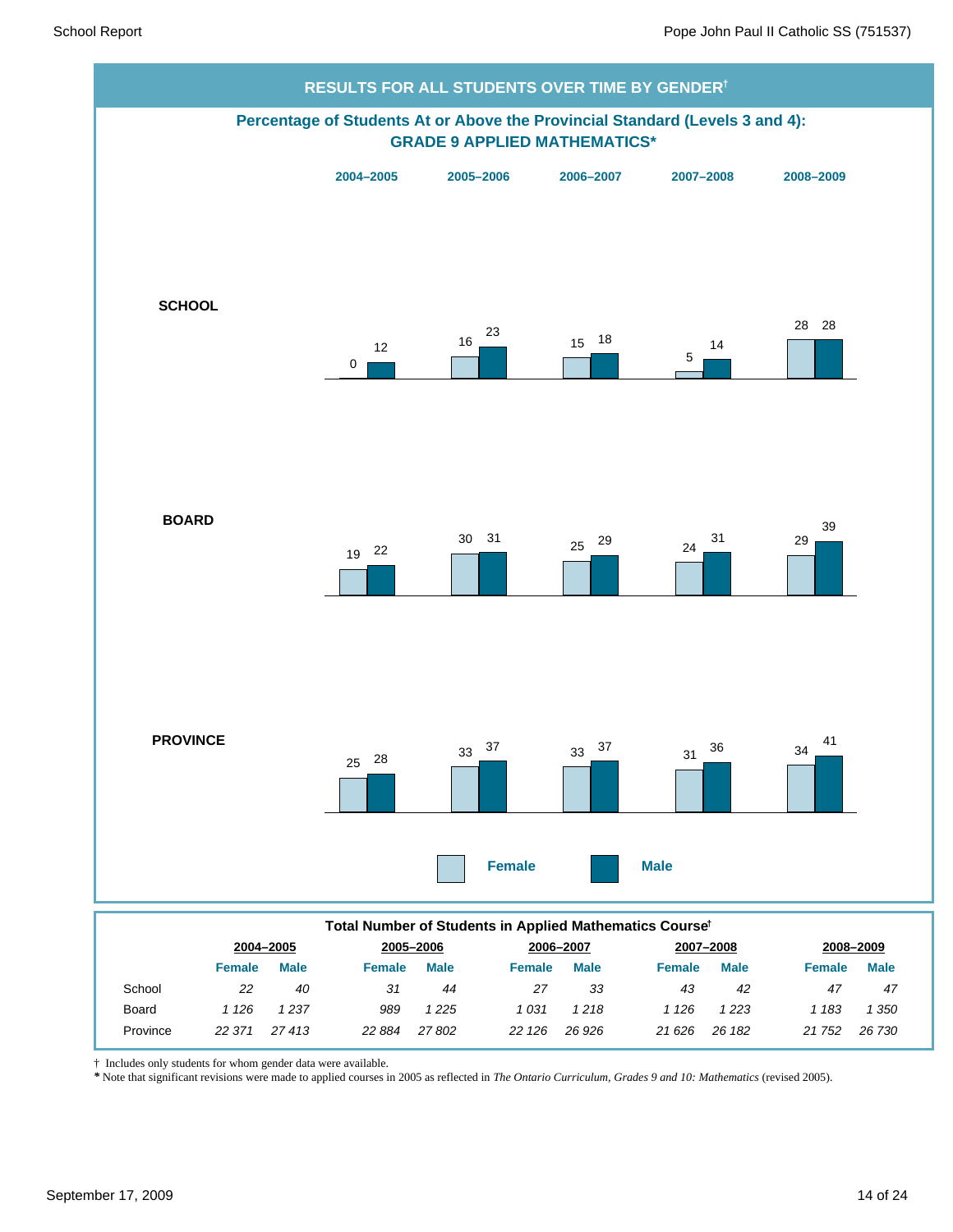

† Includes only students for whom gender data were available.

*2 332*

Province *52 030*

Board

*51 554 49 438 2 530 2 122*

*49 452 2 228*

*2 405*

*50 122 51 367*

*2 106*

*2 485*

*50 228 52 887*

*2 200*

*2 425*

*50 129 53 183*

*2 026*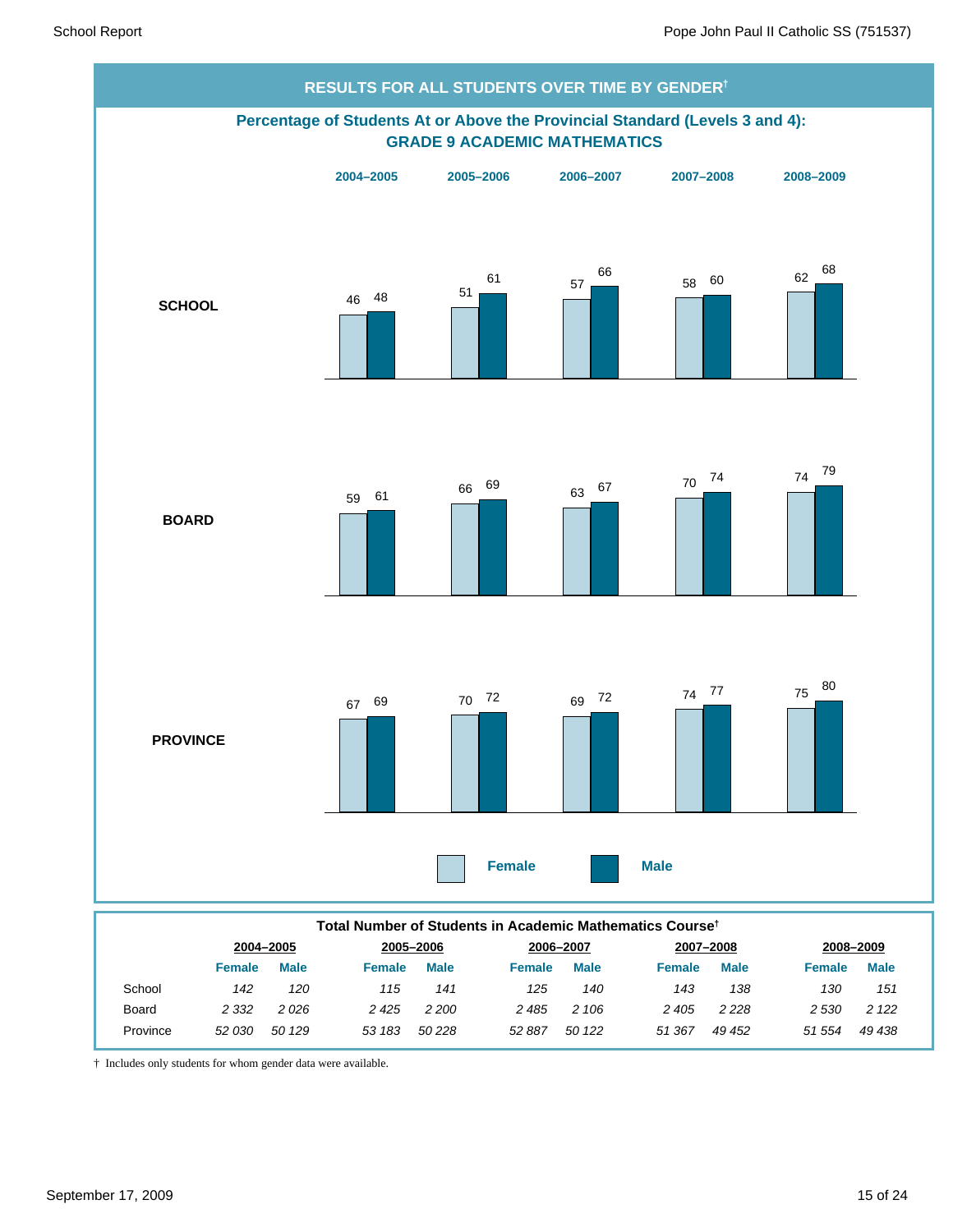|                                                                                           | STUDENT QUESTIONNAIRE RESULTS FOR THIS SCHOOL (# = 82)                             |                                                                                            |  |  |  |  |
|-------------------------------------------------------------------------------------------|------------------------------------------------------------------------------------|--------------------------------------------------------------------------------------------|--|--|--|--|
| <b>Questionnaire Item</b>                                                                 | <b>Percentage of Students*</b><br>0<br>100                                         |                                                                                            |  |  |  |  |
| 1. Degree to which students "agree" or "disagree" with each of the following statements:  |                                                                                    | <b>Number of</b><br><b>Students Who</b><br><b>Answered</b><br>"Strongly Agree<br>or Agree" |  |  |  |  |
| I like mathematics.                                                                       | 33<br>24<br>43                                                                     | 27                                                                                         |  |  |  |  |
| I am good at mathematics.                                                                 | 32<br>45<br>23                                                                     | 26                                                                                         |  |  |  |  |
| I understand most of the mathematics I am taught.                                         | 63<br>27<br>10                                                                     | 52                                                                                         |  |  |  |  |
| The mathematics I learn now is very useful for<br>everyday life.                          | 55<br>26<br>20                                                                     | 45                                                                                         |  |  |  |  |
| I need to keep taking mathematics for the kind of job I<br>want after I leave school.     | 37<br>43<br>21                                                                     | 30                                                                                         |  |  |  |  |
| Mathematics is boring.                                                                    | 41<br>24<br>34                                                                     | 34                                                                                         |  |  |  |  |
| Mathematics is an easy subject.                                                           | 23<br>27<br>50                                                                     | 19                                                                                         |  |  |  |  |
|                                                                                           | Strongly agree or<br>Disagree or<br><b>Undecided</b><br>strongly disagree<br>agree |                                                                                            |  |  |  |  |
| 2. How "easy" or "hard" students find mathematics questions that deal with the following: |                                                                                    | <b>Number of</b><br><b>Students Who</b><br><b>Answered "Very</b><br>Easy or Easy"          |  |  |  |  |
| number sense (e.g., operations with integers, rational<br>numbers, exponents)             | 49<br>30 <sub>0</sub><br>18                                                        | 40                                                                                         |  |  |  |  |
| algebra (e.g., solving equations, simplifying<br>expressions with polynomials)            | 39<br>28<br>30                                                                     | 32                                                                                         |  |  |  |  |
| linear relations (e.g., scatter plots, lines of best fit)                                 | 72<br>17<br>9                                                                      | 59                                                                                         |  |  |  |  |
| measurement (e.g., perimeter, area, volume)                                               | 77<br>18                                                                           | 63                                                                                         |  |  |  |  |
| geometry (e.g., angles, parallel lines, quadrilaterals)                                   | 39<br>41<br>18                                                                     | 32                                                                                         |  |  |  |  |
|                                                                                           | $\Box$                                                                             |                                                                                            |  |  |  |  |
|                                                                                           | Hard or very hard<br>Very easy or easy<br><b>Undecided</b>                         |                                                                                            |  |  |  |  |

\* Percentages may not add to 100, due to a lack of or ambiguous responses. Where there is no number in a box, the percentage of responses is smaller than 4.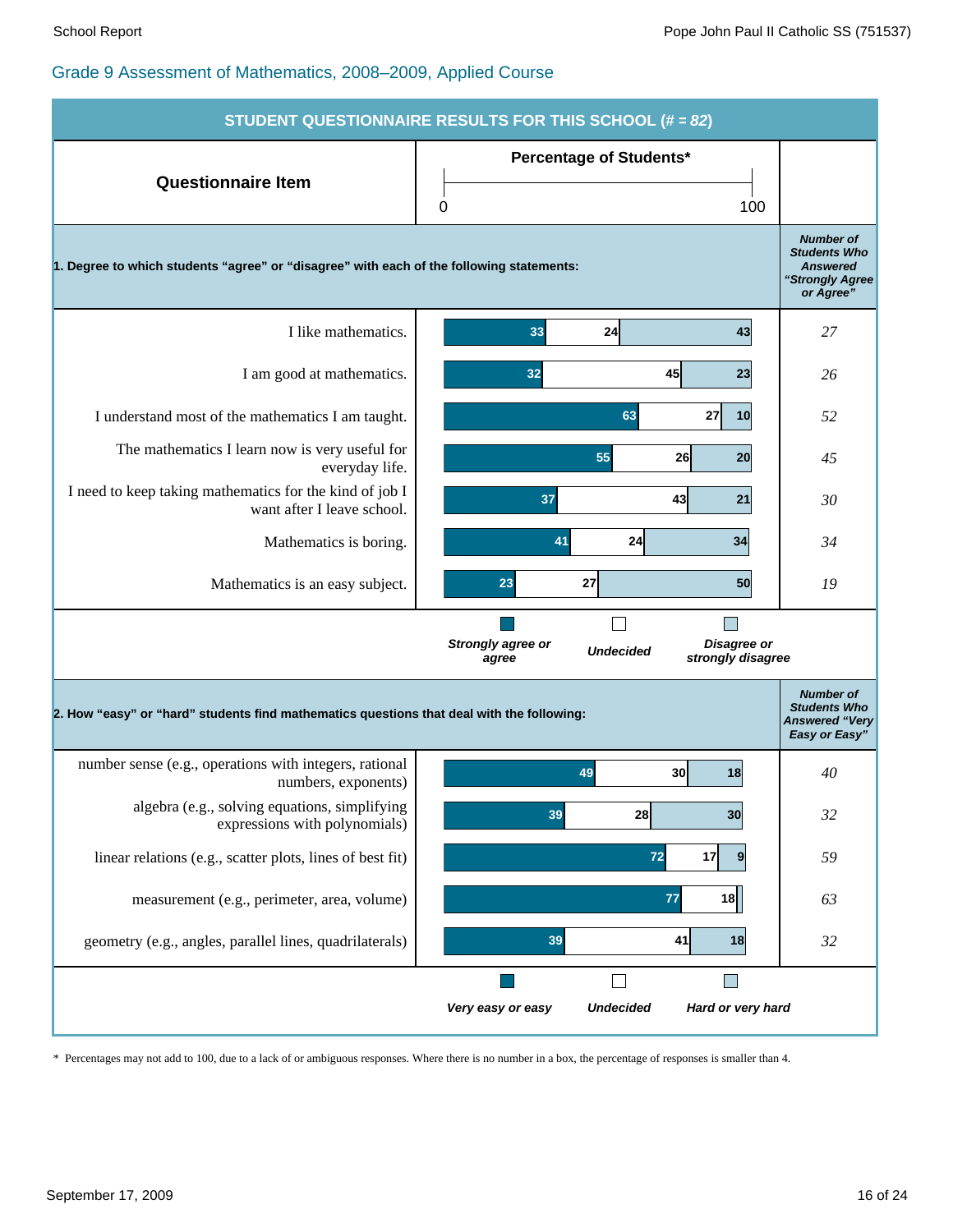|                                                                                                          | STUDENT QUESTIONNAIRE RESULTS FOR THIS SCHOOL (# = 82) |                                                                     |
|----------------------------------------------------------------------------------------------------------|--------------------------------------------------------|---------------------------------------------------------------------|
| <b>Questionnaire Item</b>                                                                                | Percentage of Students*<br>0<br>100                    |                                                                     |
| 3. Students have the following at home to use for mathematics school work:                               |                                                        | <b>Number of</b><br><b>Students Who</b><br><b>Answered</b><br>"Yes" |
| a computer                                                                                               | 52<br>45                                               | 37                                                                  |
| a scientific calculator                                                                                  | 13<br>84                                               | 69                                                                  |
| a graphing calculator                                                                                    | 78<br>18                                               | 15                                                                  |
|                                                                                                          | $\mathcal{L}$<br>Yes<br>No                             |                                                                     |
| 4. Amount of time students usually spend on mathematics homework (in or out of school) on any given day: |                                                        | <b>Number of</b><br><b>Students</b>                                 |
| more than 45 minutes                                                                                     | 16                                                     | 13                                                                  |
| between 31 and 45 minutes                                                                                | 30                                                     | 25                                                                  |
| 30 minutes or less                                                                                       | 43                                                     | 35                                                                  |
| mathematics homework not usually assigned                                                                | 9                                                      | 7                                                                   |
| 5. How often students complete all of their mathematics homework:                                        |                                                        | <b>Number of</b><br><b>Students</b>                                 |
| never or seldom                                                                                          | 13                                                     | 11                                                                  |
| sometimes                                                                                                | 41                                                     | 34                                                                  |
| often or always                                                                                          | 43                                                     | 35                                                                  |
| 6. How often students have been absent from their Grade 9 mathematics class this year:                   |                                                        | <b>Number of</b><br><b>Students</b>                                 |
| never                                                                                                    | 20                                                     | 16                                                                  |
| one to four times                                                                                        | 46                                                     | 38                                                                  |
| five to nine times                                                                                       | 18                                                     | 15                                                                  |
| 10 or more times                                                                                         | 15                                                     | 12                                                                  |

\* Percentages may not add to 100, due to a lack of or ambiguous responses. Where there is no number in a box, the percentage of responses is smaller than 4.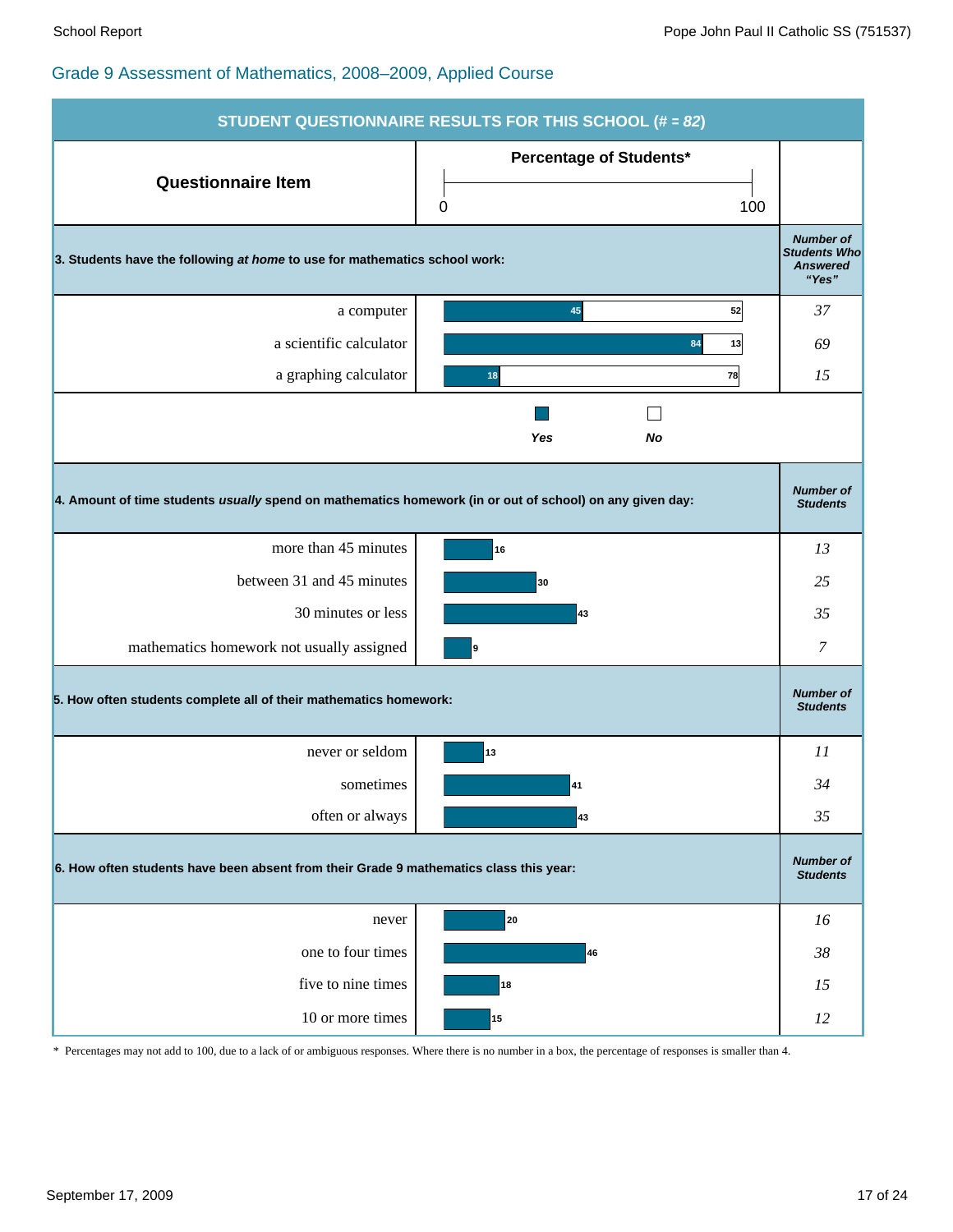|                                                                                     | STUDENT QUESTIONNAIRE RESULTS FOR THIS SCHOOL (# = 82) |                                     |
|-------------------------------------------------------------------------------------|--------------------------------------------------------|-------------------------------------|
| <b>Questionnaire Item</b>                                                           | Percentage of Students*<br>100<br>0                    |                                     |
| 7. How often students have been late for their Grade 9 mathematics class this year: |                                                        | <b>Number of</b><br><b>Students</b> |
| never                                                                               | 27                                                     | 22                                  |
| one to four times                                                                   | 27                                                     | 22                                  |
| five to nine times                                                                  | 18                                                     | 15                                  |
| 10 or more times                                                                    | 26                                                     | 21                                  |
| 8. Language(s) students speak at home:                                              |                                                        | <b>Number of</b><br><b>Students</b> |
| only or mostly English                                                              | 80                                                     | 66                                  |
| another language (or other languages) as often as<br>English                        | 13                                                     | 11                                  |
| only or mostly another language (or other languages)                                | $\blacksquare$                                         | $\mathfrak{Z}$                      |
| 9. Number of elementary schools (kindergarten to Grade 8) attended:                 |                                                        | <b>Number of</b><br><b>Students</b> |
| one or two schools                                                                  | 57                                                     | 47                                  |
| three schools                                                                       | 21                                                     | $17\,$                              |
| four schools                                                                        | $12$                                                   | $10\,$                              |
| five schools or more                                                                | 9                                                      | $\boldsymbol{7}$                    |

\* Percentages may not add to 100, due to a lack of or ambiguous responses.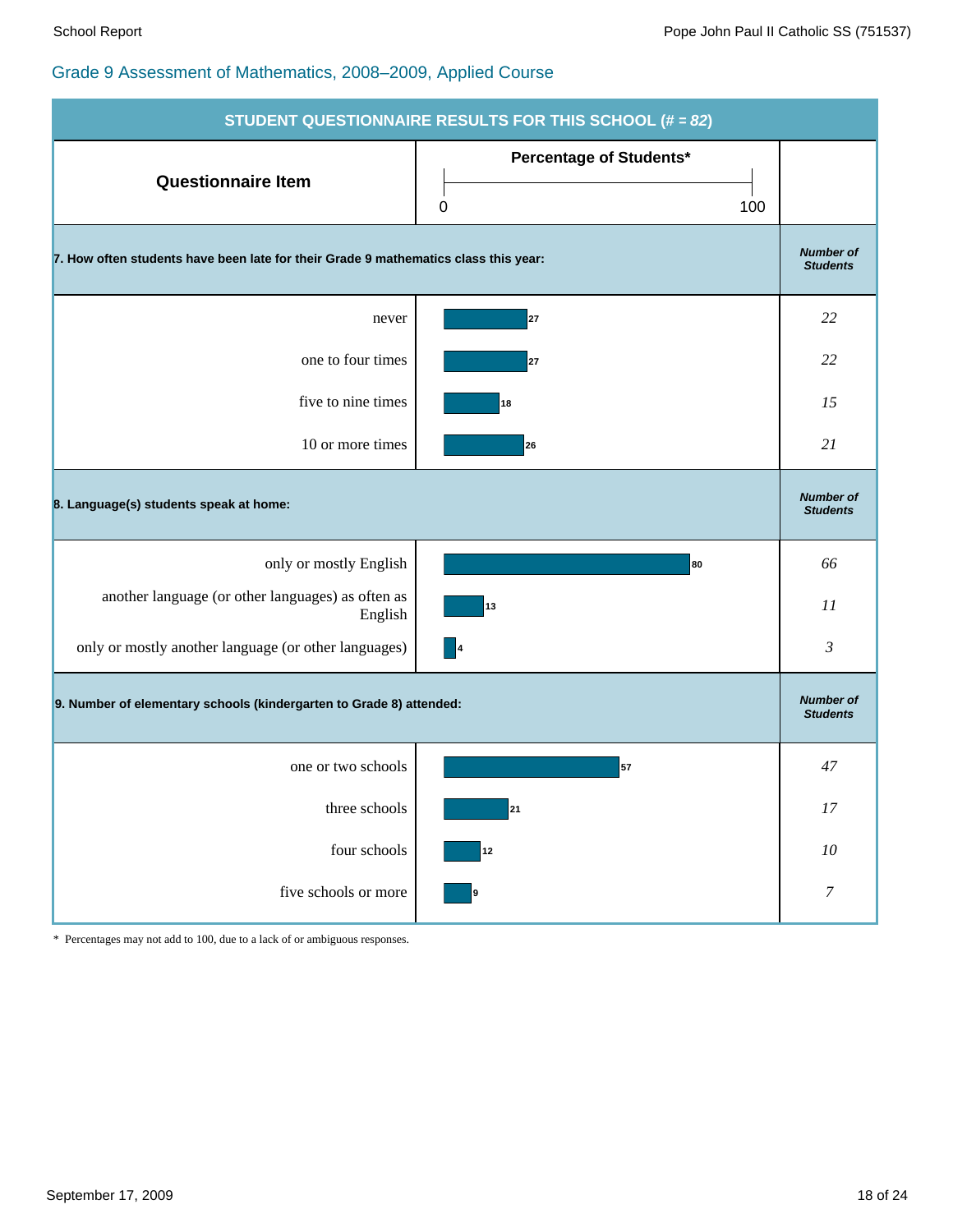|                                                                                                                                                                                              | <b>School</b>                                                                                                                                                                                                                                                                                   |                     | <b>Board</b>                                                 |                                                                   |                                      | <b>Province</b>                                |                                        |                                      |                            |
|----------------------------------------------------------------------------------------------------------------------------------------------------------------------------------------------|-------------------------------------------------------------------------------------------------------------------------------------------------------------------------------------------------------------------------------------------------------------------------------------------------|---------------------|--------------------------------------------------------------|-------------------------------------------------------------------|--------------------------------------|------------------------------------------------|----------------------------------------|--------------------------------------|----------------------------|
| <b>STUDENT QUESTIONNAIRE RESULTS</b><br>FOR SCHOOL, BOARD AND PROVINCE<br>(all students, female, male)                                                                                       | <b>Students</b><br>82)<br>$\mathbf{H}% =\mathbf{H}^{T}\mathbf{v}^{T}\mathbf{v}^{T}\mathbf{v}^{T}+\mathbf{H}^{T}\mathbf{v}^{T}\mathbf{v}^{T}+\mathbf{H}^{T}\mathbf{v}^{T}\mathbf{v}^{T}+\mathbf{H}^{T}\mathbf{v}^{T}\mathbf{v}^{T}+\mathbf{H}^{T}\mathbf{v}^{T}\mathbf{v}^{T}$<br>$\bar{a}$<br>共 | Female*<br>(# = 41) | $\mathbf{\hat{t}}$<br><b>Male*</b><br>$\mathbf{I}\mathbf{I}$ | <b>Students</b><br>292)<br>$\overline{\mathbf{N}}$<br>Ш<br>₹<br>共 | 1069<br>Female*<br>$\, \rm{II}$<br>违 | (223)<br>$\overline{\mathbf{r}}$<br>Male*<br>共 | <b>Students</b><br>$= 43413$<br>Ę<br>共 | 517<br>Female*<br>$\frac{1}{2}$<br>违 | $# = 2386$<br><b>Male*</b> |
| Percentage of students indicating that they "strongly agree" or "agree" with each of the following statements:                                                                               |                                                                                                                                                                                                                                                                                                 |                     |                                                              |                                                                   |                                      |                                                |                                        |                                      |                            |
| I like mathematics.                                                                                                                                                                          | 33%                                                                                                                                                                                                                                                                                             | 22%                 | 44%                                                          | 41%                                                               | 36%                                  | 46%                                            | 36%                                    | 30%                                  | 42%                        |
| I am good at mathematics.                                                                                                                                                                    | 32%                                                                                                                                                                                                                                                                                             | 27%                 | 37%                                                          | 36%                                                               | 28%                                  | 42%                                            | 36%                                    | 28%                                  | 43%                        |
| I understand most of the mathematics I am taught.                                                                                                                                            | 63%                                                                                                                                                                                                                                                                                             | 63%                 | 63%                                                          | 64%                                                               | 60%                                  | 66%                                            | 63%                                    | 59%                                  | 66%                        |
| The mathematics I learn now is very useful for everyday life.                                                                                                                                | 55%                                                                                                                                                                                                                                                                                             | 56%                 | 54%                                                          | 51%                                                               | 51%                                  | 51%                                            | 42%                                    | 39%                                  | 44%                        |
| I need to keep taking mathematics for the kind of job I want<br>after I leave school.                                                                                                        | 37%                                                                                                                                                                                                                                                                                             | 44%                 | 29%                                                          | 47%                                                               | 47%                                  | 48%                                            | 43%                                    | 39%                                  | 46%                        |
| Mathematics is boring.                                                                                                                                                                       | 41%                                                                                                                                                                                                                                                                                             | 44%                 | 39%                                                          | 35%                                                               | 36%                                  | 34%                                            | 42%                                    | 44%                                  | 41%                        |
| Mathematics is an easy subject.                                                                                                                                                              | 23%                                                                                                                                                                                                                                                                                             | 15%                 | 32%                                                          | 19%                                                               | 14%                                  | 24%                                            | 22%                                    | 17%                                  | 27%                        |
| Percentage of students indicating that the following are "very easy" or "easy":                                                                                                              |                                                                                                                                                                                                                                                                                                 |                     |                                                              |                                                                   |                                      |                                                |                                        |                                      |                            |
| number sense                                                                                                                                                                                 | 49%                                                                                                                                                                                                                                                                                             | 44%                 | 54%                                                          | 49%                                                               | 47%                                  | 50%                                            | 47%                                    | 43%                                  | 50%                        |
| algebra                                                                                                                                                                                      |                                                                                                                                                                                                                                                                                                 | 27%                 | 51%                                                          | 42%                                                               | 42%                                  | 42%                                            | 43%                                    | 44%                                  | 43%                        |
| linear relations                                                                                                                                                                             |                                                                                                                                                                                                                                                                                                 | 71%                 | 73%                                                          | 63%                                                               | 65%                                  | 62%                                            | 64%                                    | 63%                                  | 64%                        |
| measurement                                                                                                                                                                                  | 77%                                                                                                                                                                                                                                                                                             | 78%                 | 76%                                                          | 68%                                                               | 68%                                  | 69%                                            | 66%                                    | 65%                                  | 67%                        |
| geometry                                                                                                                                                                                     | 39%                                                                                                                                                                                                                                                                                             | 39%                 | 39%                                                          | 37%                                                               | 35%                                  | 40%                                            | 41%                                    | 36%                                  | 45%                        |
| Percentage of students indicating they have the following at home to use for mathematics school work:<br>45%                                                                                 |                                                                                                                                                                                                                                                                                                 |                     |                                                              |                                                                   |                                      |                                                |                                        |                                      |                            |
| a computer                                                                                                                                                                                   |                                                                                                                                                                                                                                                                                                 | 56%                 | 34%                                                          | 45%                                                               | 46%                                  | 44%                                            | 45%                                    | 46%                                  | 44%                        |
| a scientific calculator                                                                                                                                                                      |                                                                                                                                                                                                                                                                                                 | 83%                 | 85%                                                          | 80%                                                               | 82%                                  | 79%                                            | 75%                                    | 79%                                  | 73%                        |
| a graphing calculator                                                                                                                                                                        |                                                                                                                                                                                                                                                                                                 | 20%                 | 17%                                                          | 14%                                                               | 10%                                  | 17%                                            | 10%                                    | 8%                                   | 11%                        |
| Percentage of students indicating they usually spend the following amounts of time on mathematics homework<br>(in or out of school) on any given day:**                                      |                                                                                                                                                                                                                                                                                                 |                     |                                                              |                                                                   |                                      |                                                |                                        |                                      |                            |
| 30 minutes or less                                                                                                                                                                           |                                                                                                                                                                                                                                                                                                 | 41%                 | 44%                                                          | 45%                                                               | 41%                                  | 48%                                            | 46%                                    | 44%                                  | 47%                        |
| more than 30 minutes                                                                                                                                                                         |                                                                                                                                                                                                                                                                                                 | 49%                 | 44%                                                          | 46%                                                               | 50%                                  | 42%                                            | 34%                                    | 38%                                  | 31%                        |
| mathematics homework not usually assigned                                                                                                                                                    | 9%                                                                                                                                                                                                                                                                                              | 7%                  | 10%                                                          | 9%                                                                | 8%                                   | 9%                                             | 19%                                    | 17%                                  | 21%                        |
| Percentage of students indicating they complete all of their mathematics homework**                                                                                                          |                                                                                                                                                                                                                                                                                                 |                     |                                                              |                                                                   |                                      |                                                |                                        |                                      |                            |
| never or seldom.                                                                                                                                                                             | 13%                                                                                                                                                                                                                                                                                             | 15%                 | 12%                                                          | 13%                                                               | 11%                                  | 15%                                            | 16%                                    | 13%                                  | 19%                        |
| sometimes.                                                                                                                                                                                   | 41%                                                                                                                                                                                                                                                                                             | 34%                 | 49%                                                          | 37%                                                               | 38%                                  | 36%                                            | 31%                                    | 31%                                  | 31%                        |
| often or always.                                                                                                                                                                             |                                                                                                                                                                                                                                                                                                 | 49%                 | 37%                                                          | 49%                                                               | 50%                                  | 48%                                            | 51%                                    | 55%                                  | 48%                        |
| Percentage of students indicating they have been absent from their mathematics class this year**<br>66%                                                                                      |                                                                                                                                                                                                                                                                                                 |                     |                                                              |                                                                   |                                      |                                                |                                        |                                      |                            |
| four times or less.                                                                                                                                                                          |                                                                                                                                                                                                                                                                                                 | 68%                 | 63%                                                          | 61%                                                               | 61%                                  | 62%                                            | 60%                                    | 58%                                  | 61%                        |
| five times or more.                                                                                                                                                                          |                                                                                                                                                                                                                                                                                                 | 32%                 | 34%                                                          | 38%                                                               | 38%                                  | 37%                                            | 39%                                    | 41%                                  | 38%                        |
| Percentage of students indicating how often they have been late for their mathematics class this year**<br>54%                                                                               |                                                                                                                                                                                                                                                                                                 |                     |                                                              |                                                                   |                                      |                                                |                                        |                                      |                            |
| four times or less.                                                                                                                                                                          |                                                                                                                                                                                                                                                                                                 | 51%                 | 56%                                                          | 70%                                                               | 71%                                  | 70%                                            | 69%                                    | 69%                                  | 68%                        |
| five times or more.                                                                                                                                                                          | 44%                                                                                                                                                                                                                                                                                             | 46%                 | 41%                                                          | 29%                                                               | 28%                                  | 29%                                            | 30%                                    | 29%                                  | 30%                        |
| Percentage of students indicating that they speak the following language(s) at home:**                                                                                                       |                                                                                                                                                                                                                                                                                                 |                     |                                                              |                                                                   |                                      |                                                |                                        |                                      |                            |
| only or mostly English                                                                                                                                                                       | 80%                                                                                                                                                                                                                                                                                             | 83%                 | 78%                                                          | 57%                                                               | 57%                                  | 57%                                            | 81%                                    | 81%                                  | 81%                        |
| another language (or other languages) as often as English                                                                                                                                    | 13%                                                                                                                                                                                                                                                                                             | 12%                 | 15%                                                          | 25%                                                               | 26%                                  | 24%                                            | 11%                                    | 12%                                  | 11%                        |
| 4%<br>6%<br>only or mostly another language (or other languages)<br>16%<br>2%<br>5%<br>17%<br>6%<br>15%<br>Percentage of students indicating that from kindergarten to Grade 8 they attended |                                                                                                                                                                                                                                                                                                 |                     |                                                              |                                                                   | 7%                                   |                                                |                                        |                                      |                            |
| three or more elementary schools.                                                                                                                                                            | 41%                                                                                                                                                                                                                                                                                             | 54%                 | 29%                                                          | 32%                                                               | 33%                                  | 31%                                            | 40%                                    | 40%                                  | 39%                        |
|                                                                                                                                                                                              |                                                                                                                                                                                                                                                                                                 |                     |                                                              |                                                                   |                                      |                                                |                                        |                                      |                            |

\* Includes only students for whom gender data were available.

\*\* Percentages may not add to 100, due to a lack of or ambiguous responses.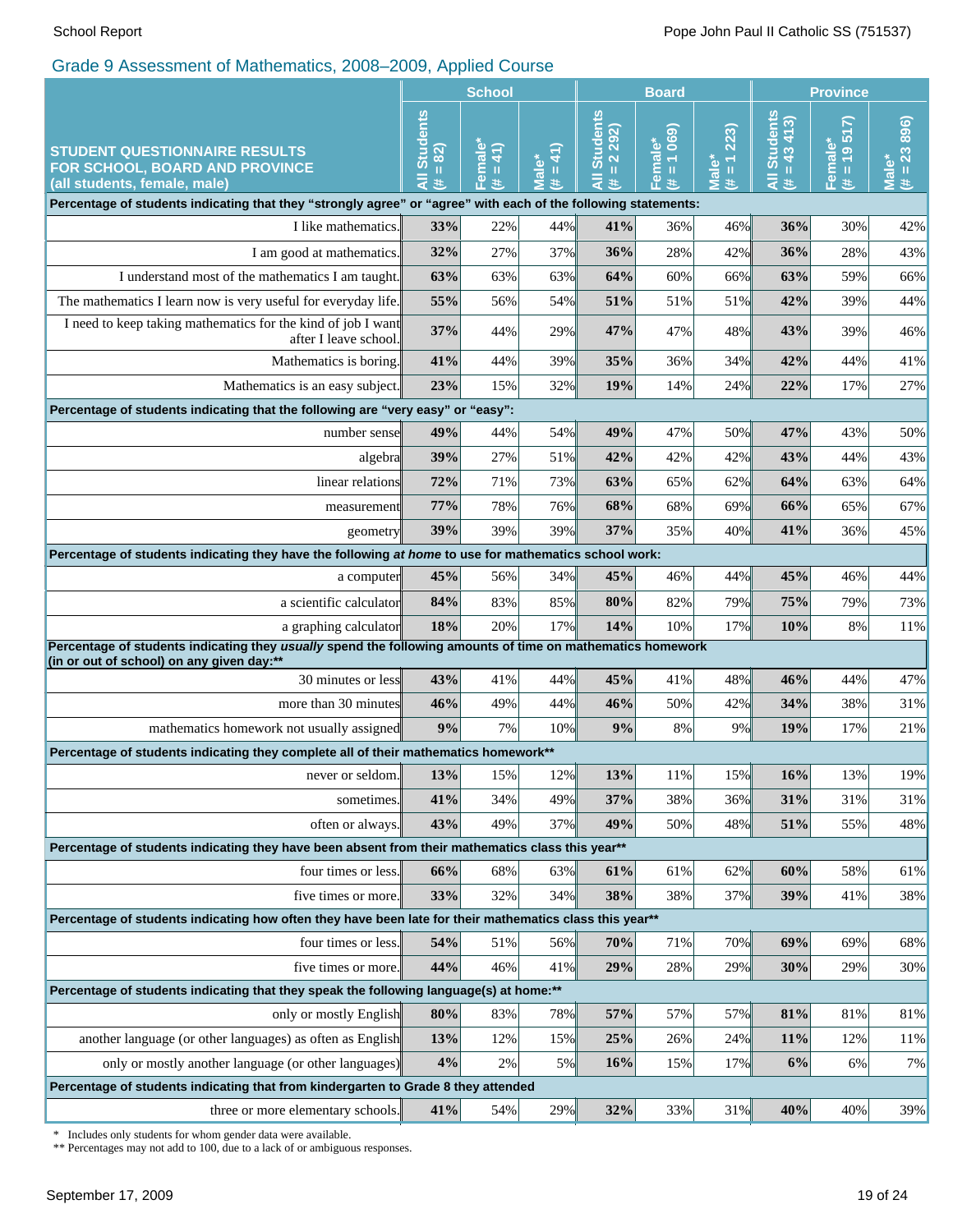| <b>STUDENT QUESTIONNAIRE RESULTS FOR THIS SCHOOL (# = 274)</b>                            |                                                                                           |                                                                                            |  |  |  |
|-------------------------------------------------------------------------------------------|-------------------------------------------------------------------------------------------|--------------------------------------------------------------------------------------------|--|--|--|
|                                                                                           | <b>Percentage of Students*</b>                                                            |                                                                                            |  |  |  |
| <b>Questionnaire Item</b>                                                                 | 100<br>0                                                                                  |                                                                                            |  |  |  |
| 1. Degree to which students "agree" or "disagree" with each of the following statements:  |                                                                                           | <b>Number of</b><br><b>Students Who</b><br><b>Answered</b><br>"Strongly Agree<br>or Agree" |  |  |  |
| I like mathematics.                                                                       | 55<br>28<br>17                                                                            | 151                                                                                        |  |  |  |
| I am good at mathematics.                                                                 | 50<br>34<br>16                                                                            | 136                                                                                        |  |  |  |
| I understand most of the mathematics I am taught.                                         | 75<br>19<br>6                                                                             | 205                                                                                        |  |  |  |
| The mathematics I learn now is very useful for<br>everyday life.                          | 45<br>31<br>23                                                                            | 123                                                                                        |  |  |  |
| I need to keep taking mathematics for the kind of job I<br>want after I leave school.     | 59<br>27<br>13                                                                            | 162                                                                                        |  |  |  |
| Mathematics is boring.                                                                    | 28<br>27<br>43                                                                            | 78                                                                                         |  |  |  |
| Mathematics is an easy subject.                                                           | 30<br>41<br>28                                                                            | 81                                                                                         |  |  |  |
|                                                                                           | Disagree or<br><b>Strongly agree or</b><br><b>Undecided</b><br>strongly disagree<br>agree |                                                                                            |  |  |  |
| 2. How "easy" or "hard" students find mathematics questions that deal with the following: |                                                                                           | <b>Number of</b><br><b>Students Who</b><br><b>Answered "Very</b><br>Easy or Easy"          |  |  |  |
| number sense (e.g., operations with integers, rational<br>numbers, exponents)             | 20<br>76                                                                                  | 208                                                                                        |  |  |  |
| algebra (e.g., solving equations, simplifying<br>expressions with polynomials)            | 67<br>19<br>14                                                                            | 183                                                                                        |  |  |  |
| linear relations (e.g., scatter plots, lines of best fit)                                 | 49<br>22<br>28                                                                            | 135                                                                                        |  |  |  |
| analytic geometry (e.g., slope, y-intercept, equations of<br>lines)                       | 24<br>31<br>44                                                                            | 120                                                                                        |  |  |  |
| measurement (e.g., perimeter, area, volume)                                               | $11$ $4$<br>84                                                                            | 230                                                                                        |  |  |  |
| geometry (e.g., angles, parallel lines, quadrilaterals)                                   | 63<br>23<br>13                                                                            | 173                                                                                        |  |  |  |
|                                                                                           | Ξ                                                                                         |                                                                                            |  |  |  |
|                                                                                           | Very easy or easy<br><b>Undecided</b><br>Hard or very hard                                |                                                                                            |  |  |  |

\* Percentages may not add to 100, due to a lack of or ambiguous responses. Where there is no number in a box, the percentage of responses is smaller than 4.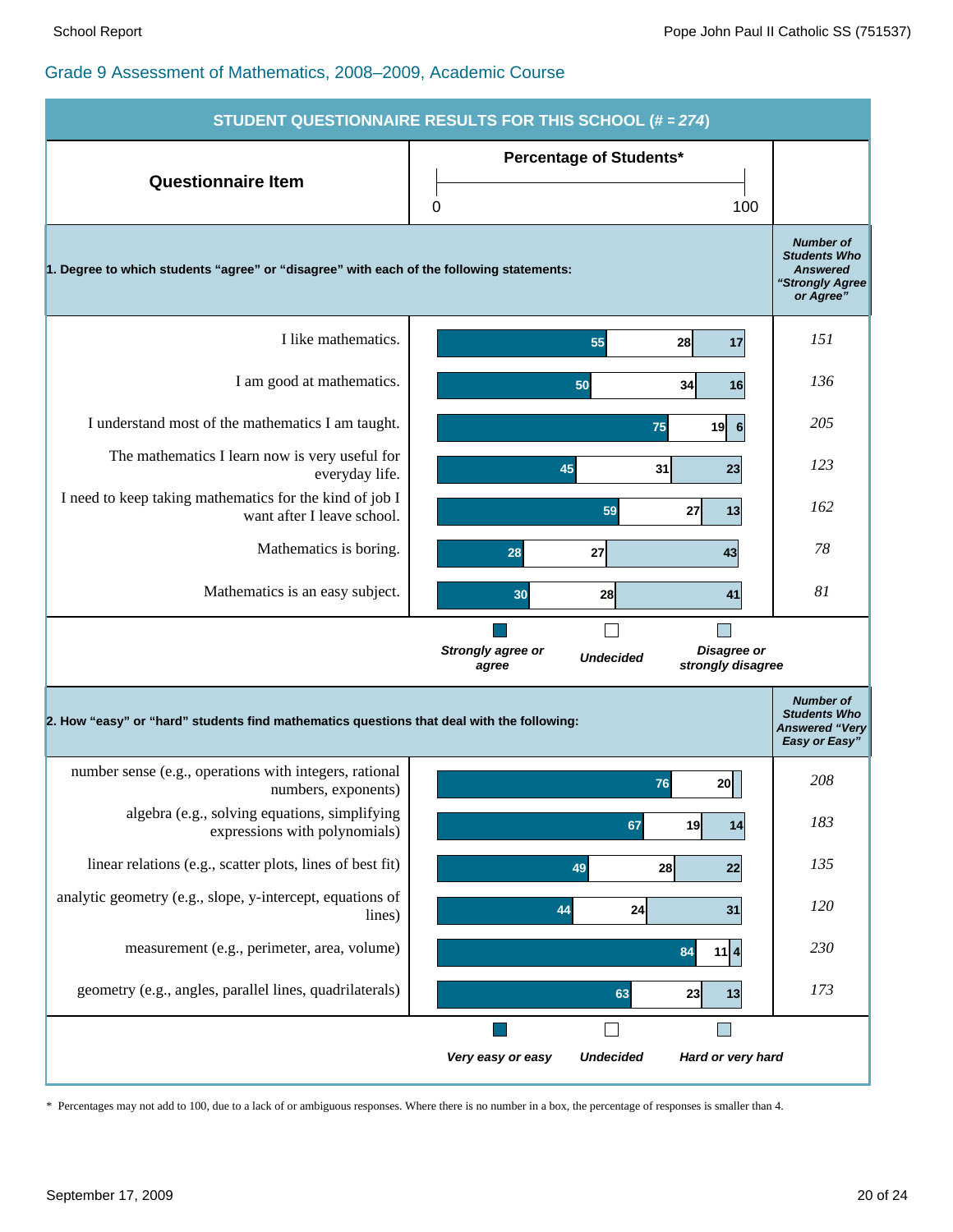|                                                                                                          | STUDENT QUESTIONNAIRE RESULTS FOR THIS SCHOOL (# = 274) |                                                                     |  |  |  |
|----------------------------------------------------------------------------------------------------------|---------------------------------------------------------|---------------------------------------------------------------------|--|--|--|
| <b>Questionnaire Item</b>                                                                                | <b>Percentage of Students*</b><br>100<br>0              |                                                                     |  |  |  |
| 3. Students have the following at home to use for mathematics school work:                               |                                                         | <b>Number of</b><br><b>Students Who</b><br><b>Answered</b><br>"Yes" |  |  |  |
| a computer                                                                                               | 55<br>45                                                | 150                                                                 |  |  |  |
| a scientific calculator                                                                                  | 93<br>$\overline{7}$                                    | 254                                                                 |  |  |  |
| a graphing calculator                                                                                    | 88<br>12                                                | 34                                                                  |  |  |  |
| Yes<br>No                                                                                                |                                                         |                                                                     |  |  |  |
| 4. Amount of time students usually spend on mathematics homework (in or out of school) on any given day: |                                                         | <b>Number of</b><br><b>Students</b>                                 |  |  |  |
| more than 45 minutes                                                                                     | 37                                                      | 101                                                                 |  |  |  |
| between 31 and 45 minutes                                                                                | 39                                                      | 108                                                                 |  |  |  |
| 30 minutes or less                                                                                       | 22                                                      | 61                                                                  |  |  |  |
| mathematics homework not usually assigned                                                                | $\ _1$                                                  | $\overline{4}$                                                      |  |  |  |
| 5. How often students complete all of their mathematics homework:                                        |                                                         | <b>Number of</b><br><b>Students</b>                                 |  |  |  |
| never or seldom                                                                                          | 8                                                       | 23                                                                  |  |  |  |
| sometimes                                                                                                | 26                                                      | 70                                                                  |  |  |  |
| often or always                                                                                          | 66                                                      | 181                                                                 |  |  |  |
| 6. How often students have been absent from their Grade 9 mathematics class this year:                   |                                                         |                                                                     |  |  |  |
| never                                                                                                    | 27                                                      | 73                                                                  |  |  |  |
| one to four times                                                                                        | 58                                                      | 159                                                                 |  |  |  |
| five to nine times                                                                                       | 9                                                       | 25                                                                  |  |  |  |
| 10 or more times                                                                                         | 6                                                       | 16                                                                  |  |  |  |

\* Percentages may not add to 100, due to a lack of or ambiguous responses. Where there is no number in a box, the percentage of responses is smaller than 4.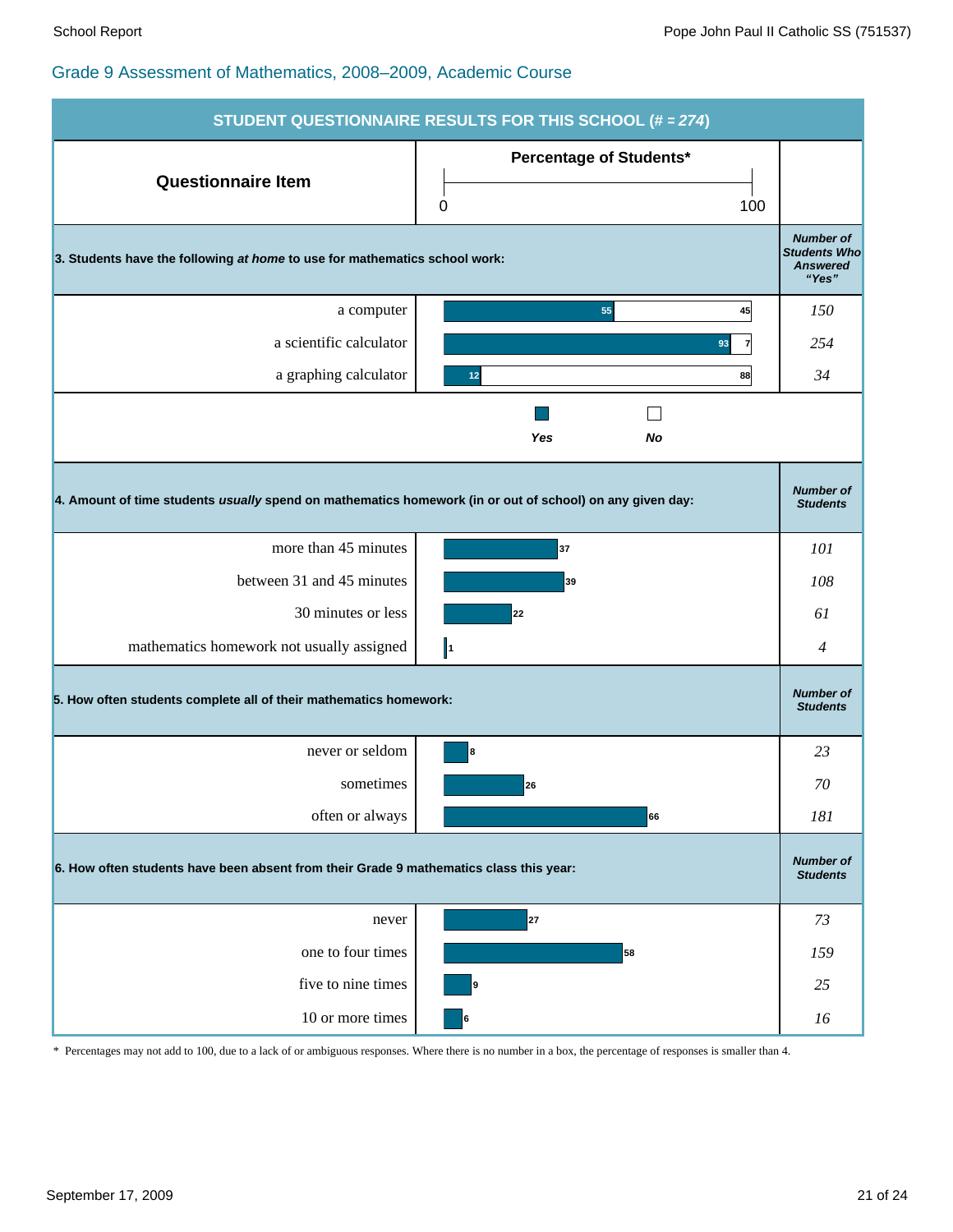| STUDENT QUESTIONNAIRE RESULTS FOR THIS SCHOOL (# = 274)                             |                                     |     |  |  |  |
|-------------------------------------------------------------------------------------|-------------------------------------|-----|--|--|--|
| <b>Questionnaire Item</b>                                                           | Percentage of Students*<br>100<br>0 |     |  |  |  |
| 7. How often students have been late for their Grade 9 mathematics class this year: |                                     |     |  |  |  |
| never                                                                               | 39                                  | 107 |  |  |  |
| one to four times                                                                   | 41                                  | 111 |  |  |  |
| five to nine times                                                                  | 13                                  | 35  |  |  |  |
| 10 or more times                                                                    | 8                                   | 21  |  |  |  |
| 8. Language(s) students speak at home:                                              |                                     |     |  |  |  |
| only or mostly English                                                              | 76                                  | 207 |  |  |  |
| another language (or other languages) as often as<br>English                        | 19                                  | 53  |  |  |  |
| only or mostly another language (or other languages)                                | 5                                   | 14  |  |  |  |
| 9. Number of elementary schools (kindergarten to Grade 8) attended:                 |                                     |     |  |  |  |
| one or two schools                                                                  | 65                                  | 177 |  |  |  |
| three schools                                                                       | 22                                  | 60  |  |  |  |
| four schools                                                                        | 8                                   | 23  |  |  |  |
| five schools or more                                                                | - 5                                 | 14  |  |  |  |

\* Percentages may not add to 100, due to a lack of or ambiguous responses.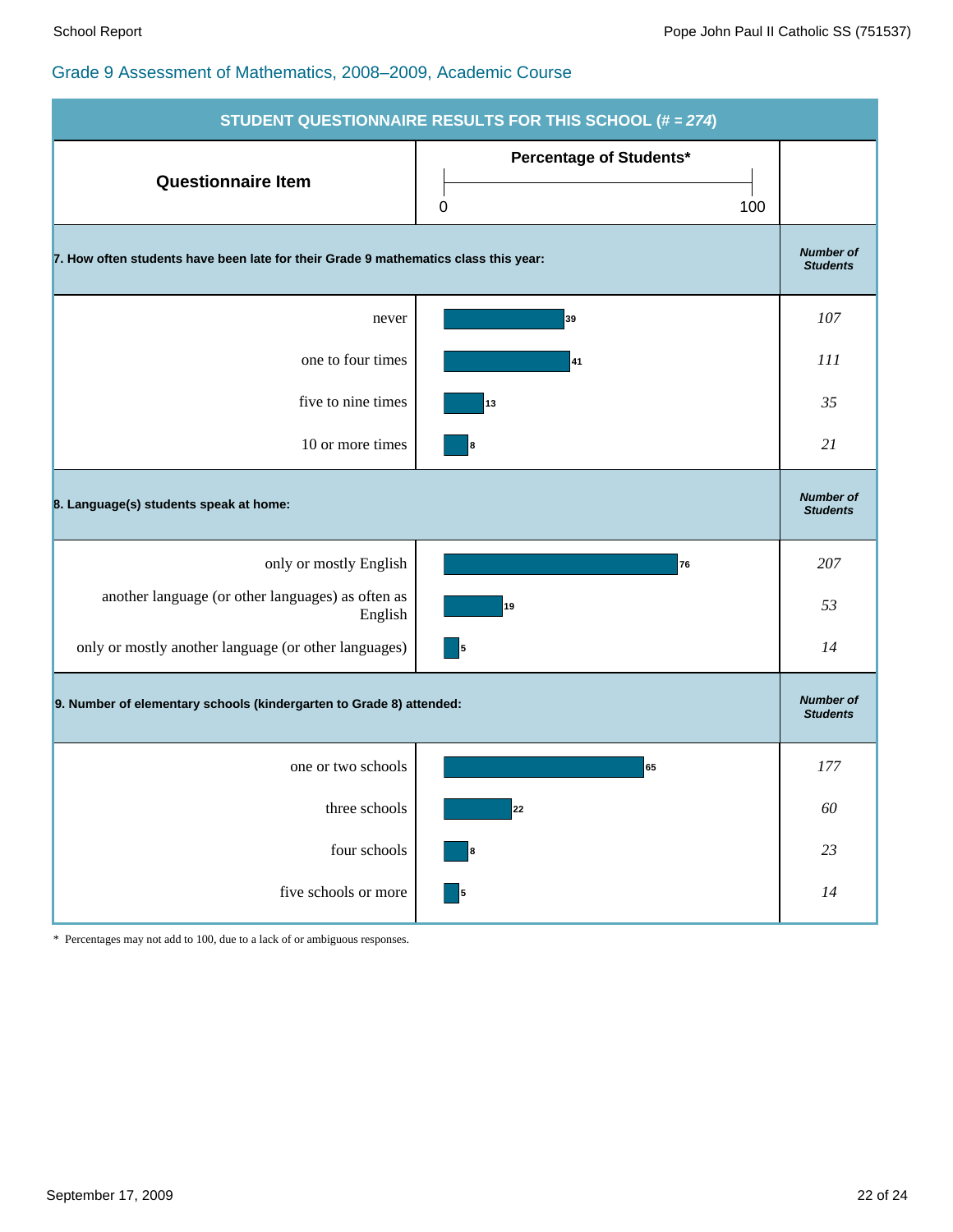|                                                                                                                                                         | <b>School</b>                                                                                                                                                                                                                                                                                                                                                                                                                                                |                                    | <b>Board</b>                                            |                                                                |                                                                      | <b>Province</b>                                                      |                                        |                           |                              |
|---------------------------------------------------------------------------------------------------------------------------------------------------------|--------------------------------------------------------------------------------------------------------------------------------------------------------------------------------------------------------------------------------------------------------------------------------------------------------------------------------------------------------------------------------------------------------------------------------------------------------------|------------------------------------|---------------------------------------------------------|----------------------------------------------------------------|----------------------------------------------------------------------|----------------------------------------------------------------------|----------------------------------------|---------------------------|------------------------------|
| <b>STUDENT QUESTIONNAIRE RESULTS</b><br>FOR SCHOOL, BOARD AND PROVINCE<br>(all students, female, male)                                                  | <b>Students</b><br>274)<br>$\mathbf{H}% =\mathbf{H}+\mathbf{H}+\mathbf{H}+\mathbf{H}+\mathbf{H}+\mathbf{H}+\mathbf{H}+\mathbf{H}+\mathbf{H}+\mathbf{H}+\mathbf{H}+\mathbf{H}+\mathbf{H}+\mathbf{H}+\mathbf{H}+\mathbf{H}+\mathbf{H}+\mathbf{H}+\mathbf{H}+\mathbf{H}+\mathbf{H}+\mathbf{H}+\mathbf{H}+\mathbf{H}+\mathbf{H}+\mathbf{H}+\mathbf{H}+\mathbf{H}+\mathbf{H}+\mathbf{H}+\mathbf{H}+\mathbf{H}+\mathbf{H}+\mathbf{H}+\mathbf{H}+\mathbf$<br>₹<br>共 | 127<br>Female<br>$\mathbf{H}$<br>共 | (147)<br>$\bullet$<br>Ш<br>$\overline{\mathbf{S}}$<br>共 | <b>Students</b><br>471)<br>$\blacktriangleleft$<br>Ш<br>₹<br>共 | 437)<br>$\bullet$<br>$\overline{\mathbf{N}}$<br>Femal<br>$\,$ H<br>违 | $= 2034$<br>$\overset{*}{\bullet}$<br>$\overline{\overline{B}}$<br>共 | <b>Students</b><br>$= 96485$<br>Ę<br>违 | $= 49343$<br>Female*<br>违 | $142)$<br>$47 = 47$<br>Male* |
| Percentage of students indicating that they "strongly agree" or "agree" with each of the following statements:                                          |                                                                                                                                                                                                                                                                                                                                                                                                                                                              |                                    |                                                         |                                                                |                                                                      |                                                                      |                                        |                           |                              |
| I like mathematics.                                                                                                                                     | 55%                                                                                                                                                                                                                                                                                                                                                                                                                                                          | 50%                                | 59%                                                     | 57%                                                            | 51%                                                                  | 65%                                                                  | 55%                                    | 49%                       | 61%                          |
| I am good at mathematics.                                                                                                                               | 50%                                                                                                                                                                                                                                                                                                                                                                                                                                                          | 38%                                | 60%                                                     | 51%                                                            | 44%                                                                  | 60%                                                                  | 53%                                    | 45%                       | 61%                          |
| I understand most of the mathematics I am taught.                                                                                                       | 75%                                                                                                                                                                                                                                                                                                                                                                                                                                                          | 76%                                | 74%                                                     | 74%                                                            | 71%                                                                  | 78%                                                                  | 73%                                    | 69%                       | 77%                          |
| The mathematics I learn now is very useful for everyday life.                                                                                           | 45%                                                                                                                                                                                                                                                                                                                                                                                                                                                          | 39%                                | 50%                                                     | 44%                                                            | 41%                                                                  | 47%                                                                  | 38%                                    | 34%                       | 42%                          |
| I need to keep taking mathematics for the kind of job I want<br>after I leave school.                                                                   | 59%                                                                                                                                                                                                                                                                                                                                                                                                                                                          | 61%                                | 58%                                                     | 57%                                                            | 55%                                                                  | 59%                                                                  | 56%                                    | 54%                       | 59%                          |
| Mathematics is boring.                                                                                                                                  | 28%                                                                                                                                                                                                                                                                                                                                                                                                                                                          | 29%                                | 28%                                                     | 25%                                                            | 24%                                                                  | 27%                                                                  | 30%                                    | 30%                       | 30%                          |
| Mathematics is an easy subject.                                                                                                                         | 30%                                                                                                                                                                                                                                                                                                                                                                                                                                                          | 24%                                | 34%                                                     | 27%                                                            | 22%                                                                  | 33%                                                                  | 28%                                    | 23%                       | 34%                          |
| Percentage of students indicating that the following are "very easy" or "easy":                                                                         |                                                                                                                                                                                                                                                                                                                                                                                                                                                              |                                    |                                                         |                                                                |                                                                      |                                                                      |                                        |                           |                              |
| number sense                                                                                                                                            | 76%                                                                                                                                                                                                                                                                                                                                                                                                                                                          | 76%                                | 76%                                                     | 70%                                                            | 68%                                                                  | 74%                                                                  | 68%                                    | 65%                       | 72%                          |
| algebra                                                                                                                                                 | 67%                                                                                                                                                                                                                                                                                                                                                                                                                                                          | 70%                                | 64%                                                     | 65%                                                            | 65%                                                                  | 64%                                                                  | 63%                                    | 63%                       | 63%                          |
| linear relations                                                                                                                                        | 49%                                                                                                                                                                                                                                                                                                                                                                                                                                                          | 49%                                | 50%                                                     | 54%                                                            | 52%                                                                  | 56%                                                                  | 52%                                    | 49%                       | 56%                          |
| analytic geometry                                                                                                                                       |                                                                                                                                                                                                                                                                                                                                                                                                                                                              | 41%                                | 46%                                                     | 52%                                                            | 51%                                                                  | 53%                                                                  | 48%                                    | 46%                       | 50%                          |
| measurement                                                                                                                                             |                                                                                                                                                                                                                                                                                                                                                                                                                                                              | 87%                                | 82%                                                     | 76%                                                            | 74%                                                                  | 78%                                                                  | 76%                                    | 74%                       | 78%                          |
| geometry                                                                                                                                                |                                                                                                                                                                                                                                                                                                                                                                                                                                                              | 56%                                | 69%                                                     | 57%                                                            | 53%                                                                  | 61%                                                                  | 61%                                    | 57%                       | 65%                          |
|                                                                                                                                                         | Percentage of students indicating they have the following at home to use for mathematics school work:                                                                                                                                                                                                                                                                                                                                                        |                                    |                                                         |                                                                |                                                                      |                                                                      |                                        |                           |                              |
| a computer                                                                                                                                              | 55%                                                                                                                                                                                                                                                                                                                                                                                                                                                          | 55%                                | 54%                                                     | 54%                                                            | 55%                                                                  | 53%                                                                  | 56%                                    | 57%                       | 54%                          |
| a scientific calculator                                                                                                                                 | 93%                                                                                                                                                                                                                                                                                                                                                                                                                                                          | 94%                                | 92%                                                     | 90%                                                            | 92%                                                                  | 88%                                                                  | 87%                                    | 89%                       | 86%                          |
| a graphing calculator                                                                                                                                   |                                                                                                                                                                                                                                                                                                                                                                                                                                                              | 11%                                | 14%                                                     | 14%                                                            | 15%                                                                  | 14%                                                                  | 9%                                     | 8%                        | 10%                          |
| Percentage of students indicating they usually spend the following amounts of time on mathematics homework<br>(in or out of school) on any given day:** |                                                                                                                                                                                                                                                                                                                                                                                                                                                              |                                    |                                                         |                                                                |                                                                      |                                                                      |                                        |                           |                              |
| 30 minutes or less                                                                                                                                      | 22%                                                                                                                                                                                                                                                                                                                                                                                                                                                          | 16%                                | 28%                                                     | 31%                                                            | 24%                                                                  | 38%                                                                  | 37%                                    | 32%                       | 43%                          |
| more than 30 minutes                                                                                                                                    |                                                                                                                                                                                                                                                                                                                                                                                                                                                              | 83%                                | 71%                                                     | 67%                                                            | 73%                                                                  | 59%                                                                  | 59%                                    | 65%                       | 52%                          |
| mathematics homework not usually assigned                                                                                                               | $1\%$                                                                                                                                                                                                                                                                                                                                                                                                                                                        | 2%                                 | 1%                                                      | 2%                                                             | 1%                                                                   | 2%                                                                   | 3%                                     | 2%                        | $3\%$                        |
| Percentage of students indicating they complete all of their mathematics homework**                                                                     |                                                                                                                                                                                                                                                                                                                                                                                                                                                              |                                    |                                                         |                                                                |                                                                      |                                                                      |                                        |                           |                              |
| never or seldom.                                                                                                                                        | 8%                                                                                                                                                                                                                                                                                                                                                                                                                                                           | 6%                                 | 11%                                                     | 11%                                                            | 8%                                                                   | 15%                                                                  | 12%                                    | 9%                        | 15%                          |
| sometimes.                                                                                                                                              |                                                                                                                                                                                                                                                                                                                                                                                                                                                              | 27%                                | 24%                                                     | 25%                                                            | 23%                                                                  | 28%                                                                  | 24%                                    | 22%                       | 26%                          |
| often or always.                                                                                                                                        | 66%                                                                                                                                                                                                                                                                                                                                                                                                                                                          | 68%                                | 65%                                                     | 62%                                                            | 67%                                                                  | 57%                                                                  | 63%                                    | 68%                       | 57%                          |
| Percentage of students indicating they have been absent from their mathematics class this year**                                                        |                                                                                                                                                                                                                                                                                                                                                                                                                                                              |                                    |                                                         |                                                                |                                                                      |                                                                      |                                        |                           |                              |
| four times or less.                                                                                                                                     | 85%                                                                                                                                                                                                                                                                                                                                                                                                                                                          | 85%                                | 84%                                                     | 76%                                                            | 76%                                                                  | 76%                                                                  | 73%                                    | 72%                       | 74%                          |
| five times or more.                                                                                                                                     | 15%                                                                                                                                                                                                                                                                                                                                                                                                                                                          | 15%                                | 15%                                                     | 23%                                                            | 23%                                                                  | 23%                                                                  | 25%                                    | 26%                       | 24%                          |
| Percentage of students indicating how often they have been late for their mathematics class this year**                                                 |                                                                                                                                                                                                                                                                                                                                                                                                                                                              |                                    |                                                         |                                                                |                                                                      |                                                                      |                                        |                           |                              |
| four times or less.                                                                                                                                     | 80%                                                                                                                                                                                                                                                                                                                                                                                                                                                          | 83%                                | 76%                                                     | 85%                                                            | 87%                                                                  | 82%                                                                  | 84%                                    | 85%                       | 82%                          |
| five times or more.                                                                                                                                     | 20%                                                                                                                                                                                                                                                                                                                                                                                                                                                          | 17%                                | 24%                                                     | 14%                                                            | 12%                                                                  | 17%                                                                  | 15%                                    | 13%                       | 16%                          |
| Percentage of students indicating that they speak the following language(s) at home:**                                                                  |                                                                                                                                                                                                                                                                                                                                                                                                                                                              |                                    |                                                         |                                                                |                                                                      |                                                                      |                                        |                           |                              |
| only or mostly English                                                                                                                                  | 76%                                                                                                                                                                                                                                                                                                                                                                                                                                                          | 81%                                | 71%                                                     | 62%                                                            | 61%                                                                  | 64%                                                                  | 75%                                    | 76%                       | 74%                          |
| another language (or other languages) as often as English                                                                                               | 19%<br>5%                                                                                                                                                                                                                                                                                                                                                                                                                                                    | 15%                                | 23%                                                     | 24%                                                            | 25%                                                                  | 22%                                                                  | 15%                                    | 15%                       | 15%                          |
| only or mostly another language (or other languages)                                                                                                    |                                                                                                                                                                                                                                                                                                                                                                                                                                                              | 4%                                 | 6%                                                      | 13%                                                            | 12%                                                                  | 14%                                                                  | 9%                                     | 8%                        | $10\%$                       |
| Percentage of students indicating that from kindergarten to Grade 8 they attended<br>three or more elementary schools.                                  | 35%                                                                                                                                                                                                                                                                                                                                                                                                                                                          |                                    | 38%                                                     | 26%                                                            | 27%                                                                  | 25%                                                                  | 35%                                    | 35%                       | 35%                          |
|                                                                                                                                                         |                                                                                                                                                                                                                                                                                                                                                                                                                                                              | 32%                                |                                                         |                                                                |                                                                      |                                                                      |                                        |                           |                              |

\* Includes only students for whom gender data were available.

\*\* Percentages may not add to 100, due to a lack of or ambiguous responses.